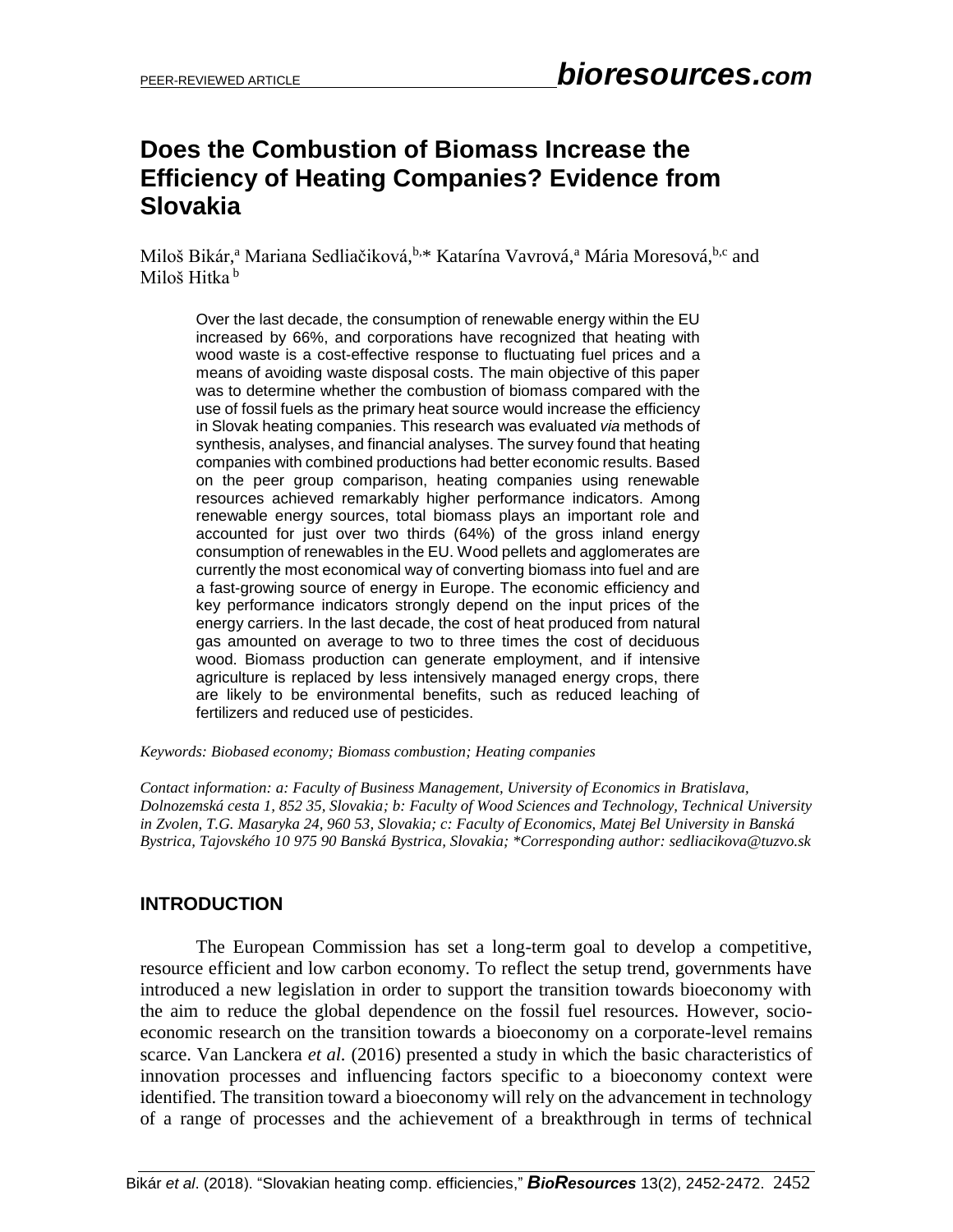performances and cost effectiveness. Also it will depend on the availability of sustainable biomass.

## **Literature Review**

Biomass as an energy source that contributes to a decreased dependence on imported fossil fuels, while at the same time, adding value to countries where biomass fuel sources thrive and providing a source of renewable energy. Several studies have been devoted to biomass combustion and the use of renewable energy sources. The study by Lund *et al.* (2016) confirmed that the technologies used for converting biomass to fuels, heat, and electricity are continuously developing and can be expected to change the production and use of bioenergy products. In particular, there are emerging options for converting lignocellulosic biomass into refined solid, liquid, and gaseous fuels, which allows access to new feedstock resources. Dornburg and Faaij (2001) analysed different biomass energy systems regarding their energetic and economic performance related to primary fossil fuel energy savings. It was concluded that the performance of systems can be expressed as a function of scale. This is done by applying generic functions to describe the efficiencies and specific investment costs of plants, as well as by expressing costs and energy use of logistics and heat distribution as a function of conversion unit capacities. Scale effects within biomass energy systems are remarkable. This was confirmed by several other studies (Balat *et al.* 2006; Demirbas *et al.* 2009; Jahirul *et al*. 2012).

The number of new small- and medium-scale biomass combustion units shows that the solid fuel boiler market is continuously increasing across Europe. According to the study by Mígues *et al.* (2012), which studied the importance of wood pellets, chips, and wood logs for small- and medium-scale heat production, pellet use can contribute substantially to reaching the renewable heat and electricity goals set by the European Union (EU). For an example, the study of Ericsson and Werner (2016) confirmed the expansion of usage of biomass in the Swedish district heating systems; however, the conditions for biomass were supported by the government investment subsidies. The expansion of biomass use in a district heating systems depends also on the natural resources, skills and structure in the forest industry, national energy policy tools, and biomass price volatility.

Saidur *et al.* (2009) analysed several aspects that are associated with burning biomass in boilers, estimating the higher heating value of biomass, comparison between biomass and other fuels, combustion of biomass, and co-firing of biomass and coal. They found out that utilizing biomass in boilers offers many economic, social, and environmental benefits such as financial net saving, conservation of fossil fuel resources, job opportunities creation and emissions reduction.

Another aspect that needs to be taken into consideration is connected with emissions. Biomass is considered to be  $CO<sub>2</sub>$  neutral, and the NO emissions from straw and wood combustion are only approximately one third or one half of that from coal combustion. Moreover, increasing the biomass co-firing ratio reduces NO emissions, and increases the combustion efficiency (Wang *et al.* 2015). When harvested from the field or forest, biomass materials are not a pure mix of carbon, hydrogen, and oxygen (C, H, and O), but they also contain N, P, K, S, and Cl, as well as many trace elements that are essential to maintaining the metabolism, respiration, and growth of living plants. These additional chemical elements present challenges to combustion engineering technology in the form of fouling, deposition, slagging, and corrosion of the internal burner structure and heat transfer surfaces (Lou *et al.* 2016). The emission of metals and other elements to the air and soil may also have environmental impacts. Depending on the quality of the combustion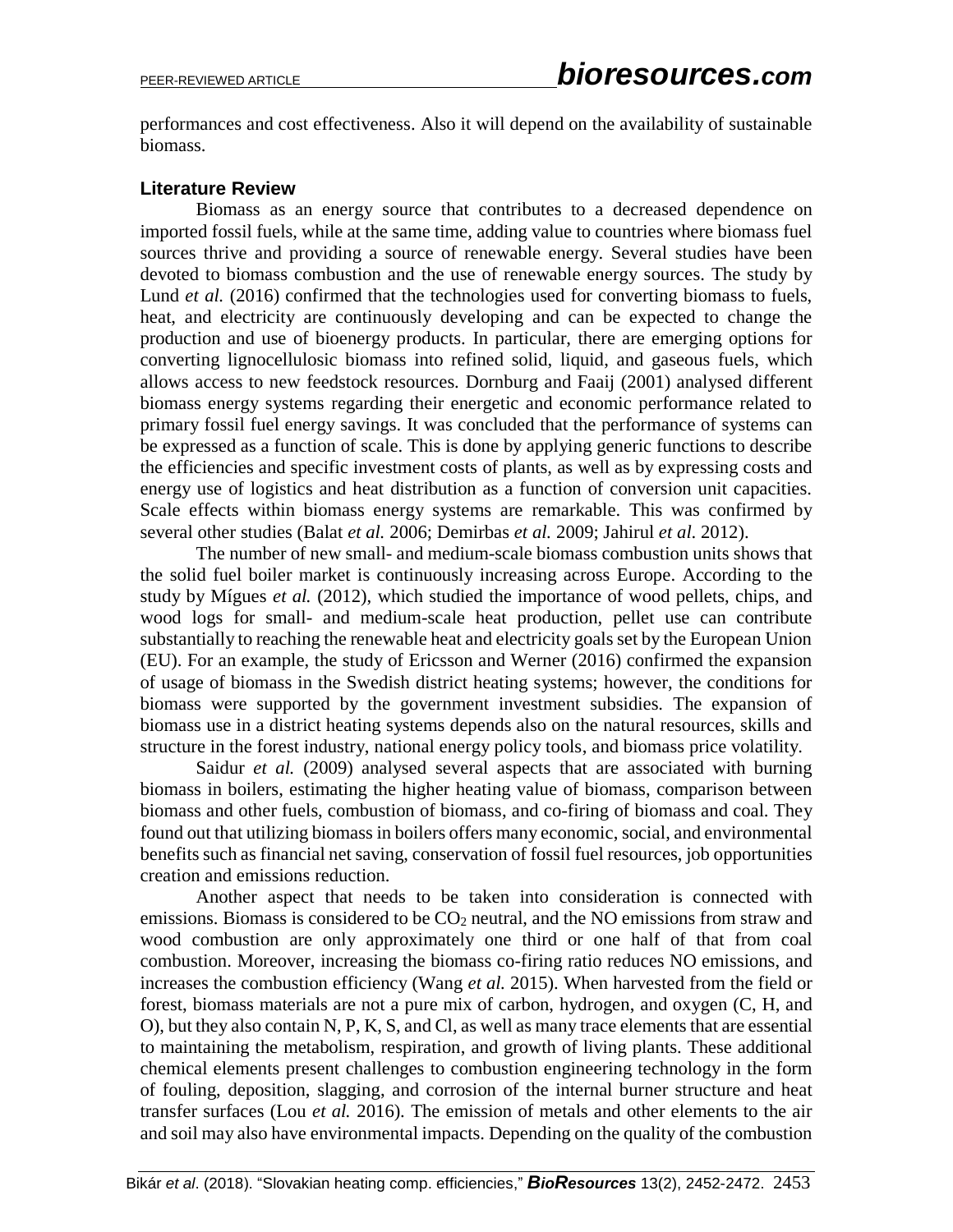process and investment in emission controls, the use of biomass fuels can be as clean as natural gas utilization or even dirtier than coal (Duval 2001; Sims and Bassam 2004). The study of Khan *et al.* (2009) indicated that among alternative energy sources, the biomass is the only carbon-based sustainable option and presents the major issues concerned with biomass combustion with special reference to the small scale fluidized bed systems. They conclude, that even a range of concerns with biomass exists, but none of these issues represents an insurmountable obstacle for this sustainable energy source.

In a more recent study, Khodaei *et al.* (2017) researched the effect of air staging on the gaseous and particulate emissions and temperature. Two different secondary air distribution modules were employed at two different axial positions from the bed surface in a 15-kW fixed-bed laboratory-scale combustion system that included a grate and underfeed bed stocker. The effects of air staging on the temperature, burning rate, and gaseous and particulate emissions were assessed over a selected primary air flow rate and a range of secondary air flow rates. The secondary air inlet module with a uniform distribution of air resulted in a 50% CO reduction by shifting the combustion to a more fuel lean environment and high-temperature post-combustion zone.

Other important characteristics are related to the ashes derived from the combustion of biomass, with the chemical transformations at high temperatures and its effect on the combustion equipment being particularly important. The study by Nunes *et al*. (2016) outlined the necessity of knowing the chemical composition and physical properties of ashes, and with that knowledge it is possible to predict the tendency for the formation of deposits in the boiler components, as well as their potential to cause corrosion, erosion, and abrasion. The behaviour of the ashes in the system is highly dependent on the fuel, particularly when it comes from industrial waste and energy crops (Yao *et al.* 2017).

This paper investigated the direct combustion of biomass for the purpose of heat processing in Slovakian heating companies, where biomass resources are generally available on site and burned in conventional gasification boilers. The aim of the survey was to compare the efficiency of biomass combustion with that of fossil fuel as a primary heating source for the studied heating companies. There has been published several research studies on the topic of biomass combustion, but there is no study focused directly on the comparison of biomass and fossil fuel combustion. The novelty of this paper is that it provides a comprehensive comparison of the efficiency of biomass versus fossil fuels combustion on the example of the heating companies in Slovakia and is a practical demonstration of the current trend in increasing the use of biomass for heat generation.

## **EXPERIMENTAL**

#### **Materials**

The research methodology consisted of three phases. In the first phase, methods of synthesis, analyses, and summary were used, and a short review was prepared. In the second phase, according to the Decree of the Office for Regulation of Network Industries, the heat production efficiency of two companies was analysed and compared. The first company used only gas as a primary source, while the second one used mainly biomass (it is considered 100% biomass). In the third phase, peer group analyses were conducted, which included two groups of heating companies; Group A represented companies producing heat via combined production from gas and renewable resources, which was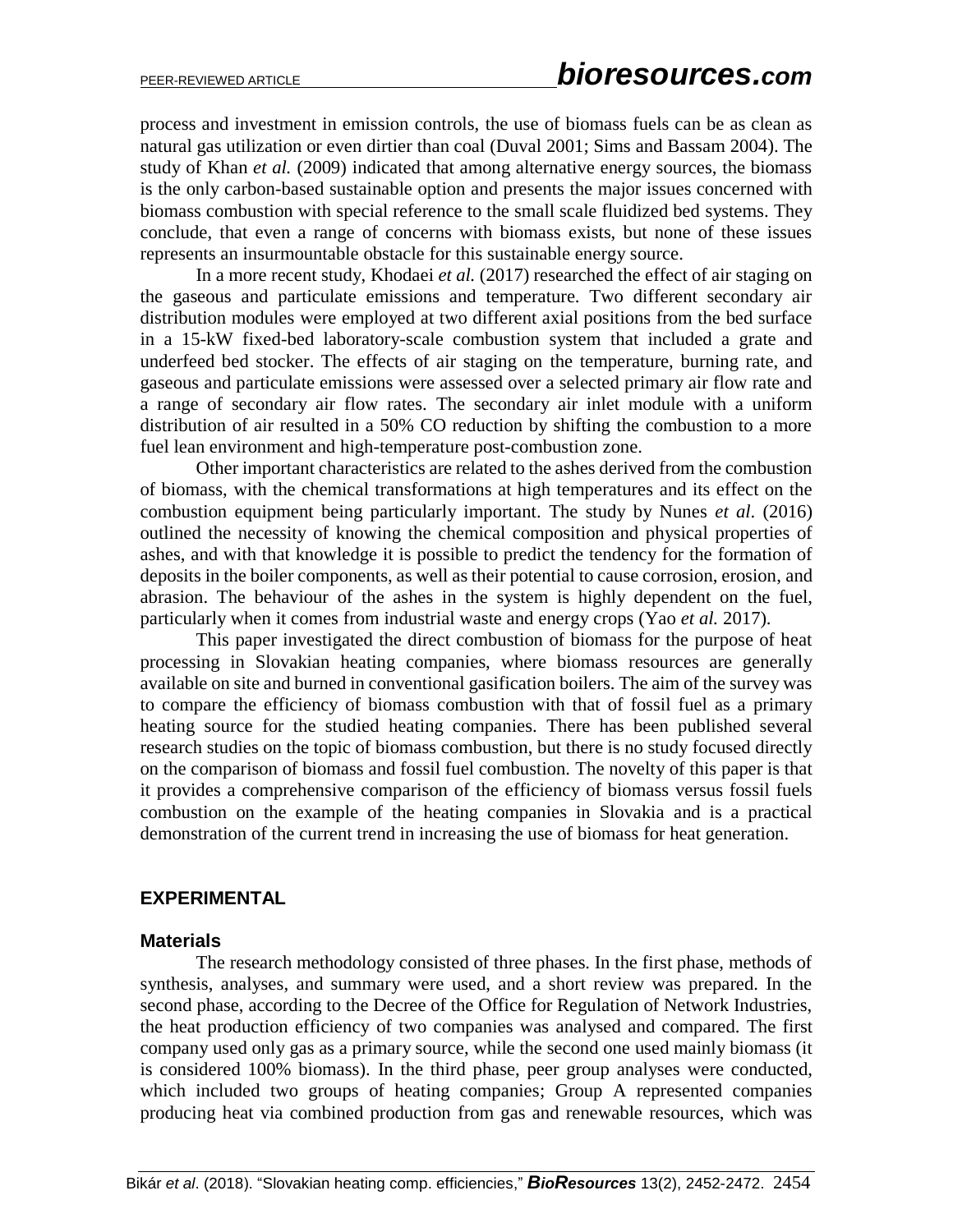mainly biomass, while Group B uses gas as the primary source. To evaluate the results of the research, financial analysis tools were used.

## *Data collection*

Heating companies in Slovakia were the subject of this research. The objective of this research was the comparison of the efficiency of biomass combustion and gas combustion. The primary data was collected *via* a study internship at two medium-sized heating companies, Company A (Výroba Tepla, Slovak Republic) and Company B (Liptovská, Slovak Republic), which were used in the second phase of this research. The core part of this research was devoted to the structure of the heating system, boiler parameters, and calculation of the fixed and variable costs. Finally, the economic efficiency of both analysed companies was evaluated and they were compared.

## *Sample size*

The sample for the second phase consisted of two groups of companies. The aim was to compare the efficiencies of a heating company that uses 100% gas as a primary source and a company that uses 100% biomass as a primary source for heat generation. A heating company is understood to mean a company whose main activity is the production, supply, and distribution of heat, whereby heat is produced by one or more separate heat sources. Generated heat output serves to provide heat demand (heating and hot water supply) through a heat distribution network which is designed for all types of clients, *i.e*., households, companies, public buildings. The deep analysis of the selected companies created a knowledge base for the third phase. The sample in the third phase was composed of ten randomly selected Slovak heating companies, which were divided into two groups. Group A represented companies producing heat *via* combined production from gas and renewable resources, which was mainly biomass, while Group B uses gas as the primary source. The research data was collected from 10 out of the 102 heating companies associated with the Slovak heating industry. The financial statements of the analysed companies were extracted from the registry of financial statements managed by the Ministry of Finance of the Slovak Republic. On the basis of Slovak legislation, which determines the eligible and ineligible costs of heat production and regulates the maximum level of reasonable profit, it was concluded that the sample size was sufficient.

## **Methods**

## *Evaluation of the research*

In the first part, the survey data were evaluated based on descriptive and graphical analyses. The focus was devoted on the current renewable energy trends in Europe and in Slovakia.

In the second part, the method of calculation of the heat price, according to the Decree of the Office for Regulation of Network Industries, was used. Revenues from heat sales are affected by the price and quantity of the heat sold. The heat price is regulated by the state and determined by the cost items of heat production, including eligible and ineligible costs. The derivation of equations 1-8 are defined by the Decree of the Office for Regulation of Network Industries. The heat price comes from two components, which are fixed and variable factors. Economically justified variable costs include variable costs for the purchase of fuel and buying a maximum amount of heat determined by energy efficiency indicators. They are calculated with the following equation,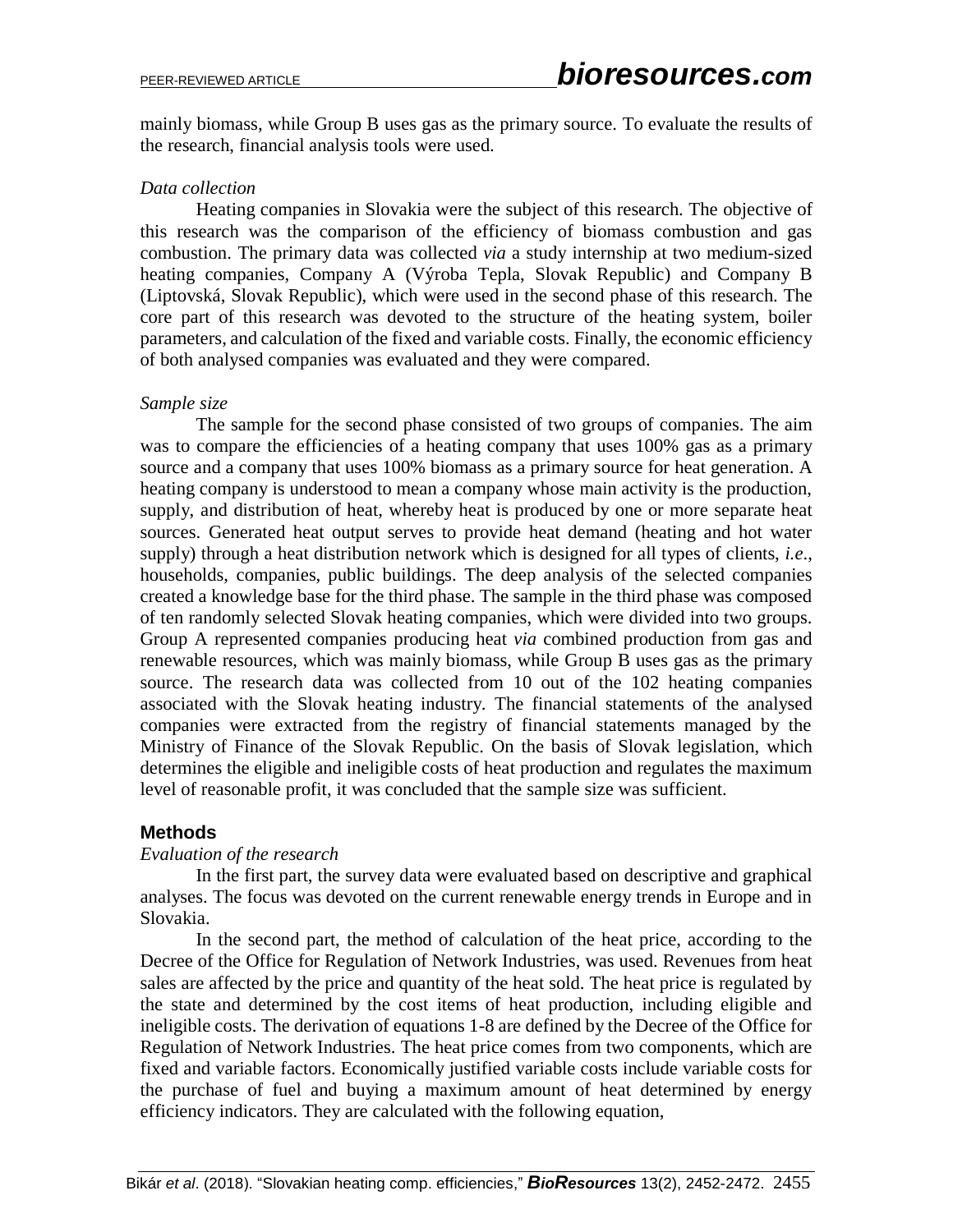# PEER-REVIEWED ARTICLE *bioresources.com*

$$
N_{EOP} = N_U + 0.5 (N_N - N_U) \tag{1}
$$

where  $N_{\text{EOP}}$  is the annual economic eligible costs in a variable part of the heating price  $(\epsilon)$ ,  $N_U$  is the annual cost invoiced by the supplier of fuel or heat  $(\epsilon)$ , and  $N_N$  is the annual cost of buying fuel or the purchase of heat determined by the energy efficiency indicators  $(\epsilon)$ .

Other variable costs include transport fuels, electricity, water technology, materials technology, removal and disposal of ash, and buying of emission allowances.

The maximum price of biomass (including correction coefficients) is determined by the decree controller (state regulator) with the following equations.

The natural gas price  $(\epsilon/kWh)$  is determined by,

$$
C_{\text{natural gas}} = 1.15 \times CE_{\text{NCGt}} \tag{2}
$$

where  $CE_{NCGt}$  is the average of the daily rates published by the European Energy Exchange on its website for the product NCG Natural Gas Futures Year Cal-T over the previous 12 months before sending the request for a heating price.

The price of wood and chips per year in tons  $(\epsilon/kWh)$  is determined by,

$$
C_{\text{chips}} = 0.019 \times k_a \tag{3}
$$

where  $k_a$  is the correction coefficient.

The price of pellets (briquettes) per year in tons  $(\epsilon/kWh)$  is determined by,

$$
C_{\text{pellets}} = 0.038 \times k_{\text{b}} \tag{4}
$$

where  $k<sub>b</sub>$  is the correction coefficient.

The price of agricultural biomass per year in tons  $(\epsilon/kWh)$  is determined by,

$$
C_{\text{agricultural biomass}} = 0.023 \times k_{\text{c}} \tag{5}
$$

where  $k_c$  is the correction coefficient.

The maximum amount of the total eligible cost of the fixed costs in the price proposal by the regulated entity in year *t* is calculated according to the formula,

$$
MFN_t = MFN_{t-n} \times \left[1 + \frac{\left(JPI - X \times \frac{OT_{t-n}}{OT_t}\right)}{100}\right] + Y
$$
 (6)

where *MFN*<sub>t</sub> is the maximum eligible cost for the fixed costs  $(\epsilon)$  other than the purchase of heat for production, distribution, and supply of heat for year *t* without reasonable profit, *JPI* is the arithmetic average of the core inflation for the period from July of year *t*-2 to June 1 of year *t*-1 published by the Statistical Office of the Slovak Republic, *X* is the efficiency factor for the use of the cost of production, distribution, and supply of heat (the value for the regulatory period is  $3.50\%$ ),  $OT<sub>t</sub>$  is the assumption of the regulatory amortization related to the regulated activities in year  $t$ ,  $OT_{t-n}$  is the regulatory depreciation related to the regulated activities in year *t*-n that have been applied in an approved price decision in year *t*-n, and *Y* is the factor of the investment development of thermal energy, which takes into account the cost in year *t* for modernization, reconstruction, and construction of new thermal equipment. Then, *Y* is calculated by the following formula,

$$
Y = \frac{(IN_{av} \times 0.04) + (IN_{ad} \times 0.033)}{MFN_{t-n}}
$$
(7)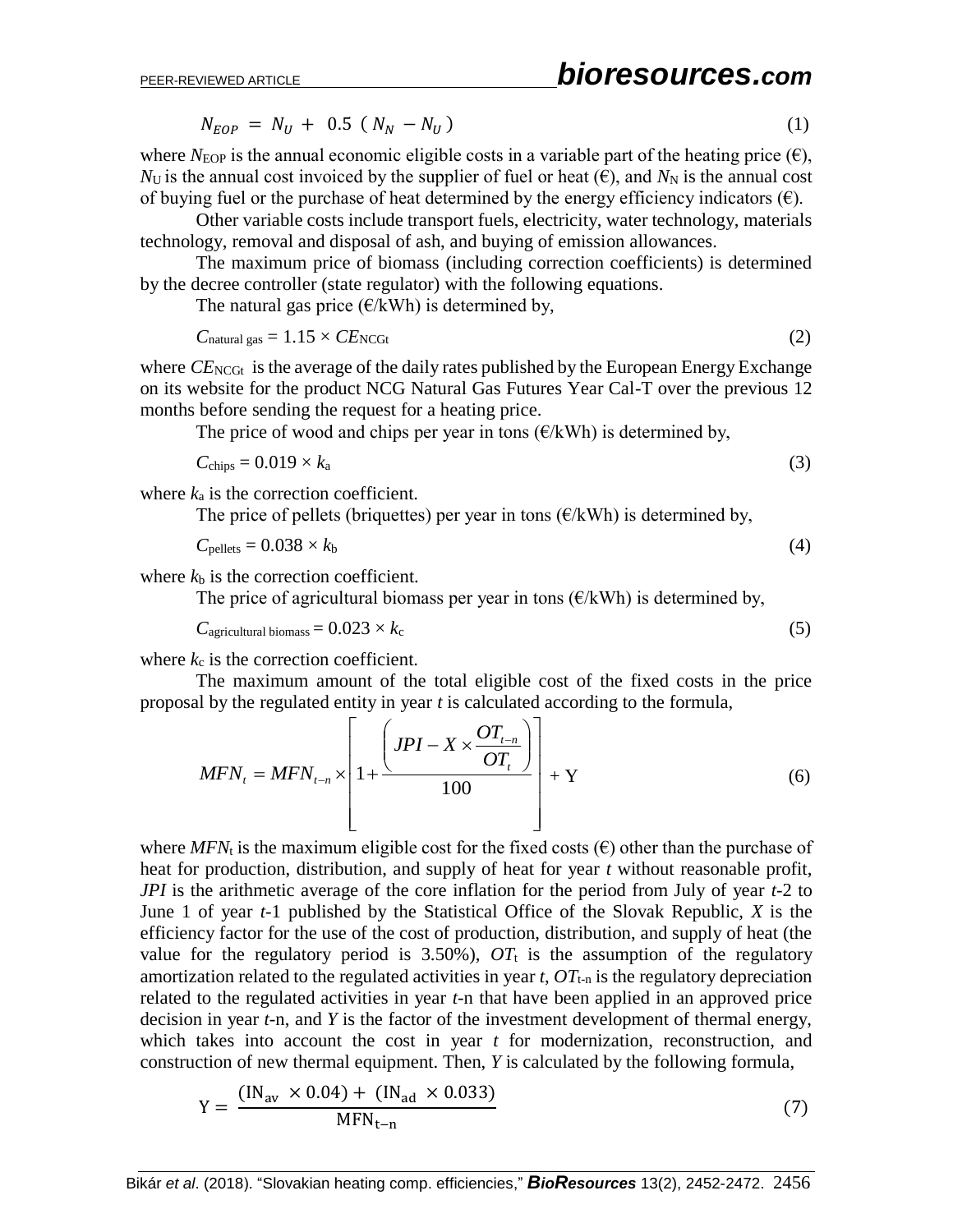where  $IN_{av}$  is the cost  $(\epsilon)$  of modernization, restructuring, greening, and construction of the heat, and *IN*<sub>ad</sub> is the cost  $(\epsilon)$  of modernization, reconstruction, and construction of the heat distribution.

The reasonable profit in the price of heat is determined by multiplying values of the regulatory asset base (RAB) and real rate of return on the regulatory asset base (WACC), while the maximum amount of the reasonable profit may not exceed 20  $\epsilon$ /kW of the total regulatory input sampling device (RP). The RAB is the value of the assets serving to perform regulated activities, which is determined as the sum of net book value of the tangible and intangible assets and rented assets, and the WACC is determined by the regulator at a fixed amount of 6.47%.

The RP with heat consumption for heating and heat consumption of domestic hot water for year *t* is calculated with the following formula,

$$
RP = \frac{Q_{t-2}}{5300} \times \frac{3564}{D_{t-2}}
$$
 (8)

where  $Q_{t-2}$  is the actual amount of heat delivered in the year  $t-2$  (kWh), the number 5300 represent a yearly recognised number of hours of heat production and  ${}^{\circ}D_{t-2}$  is the average number of degree days in year *t*-2, which is published on the Regulatory Office website. The average number of degree days is a function of the number of heating days in year *t*-2, indoor heating room temperature (20 $\degree$  C), and outside air temperature.

In the third part, the survey data was evaluated based on and financial analyses and peer group comparison. As Musa *et al.* (2015) noted, the information pertaining to the financial statements is of great importance, and through which interpretation and analysis were conducted. It was through the process of financial analysis that the key performance indicators, such as the liquidity solvency, profitability, and efficiency of operations of a business entity, may be ascertained. Meanwhile, the short- and long-term prospects of a business were also evaluated. When selecting the performance indicators, the recommendations from the research conducted by Riedl and Srinivasan (2010) were used as the basis. Three key performance indicators were selected, which were the return on equity (ROE), RETURN on REVENUES, and EBITDA (earnings before interest, taxes, depreciation, and amortization) share on REVENUES. To avoid inaccuracy and deviation in the results caused by the numbers from one year, two consecutive years based on the official end-year numbers were analysed.

## **RENEWABLE ENERGY REVIEW**

## **Renewable Energy Trends in Europe**

The EU has close to 182 million hectares (ha) of forests and other wooded land, which corresponds to 43% of the total EU land area. There is great diversity of natural forest types, cover, and ownership structures in the EU. Additionally, the extent of forested areas varies considerably. Finland, Sweden, and Slovenia are covered 60% by forests, while the amount of forests in the Netherlands and United Kingdom is only 11% (Eurostat 2017a). As a result of afforestation programs and natural regeneration on marginal lands, the forest cover in the EU has increased over the past few decades.

Among the EU member states, Sweden produced the most roundwood (70 million  $\text{m}^3$ ) in 2014, followed by Finland, Germany, and France (each producing between 52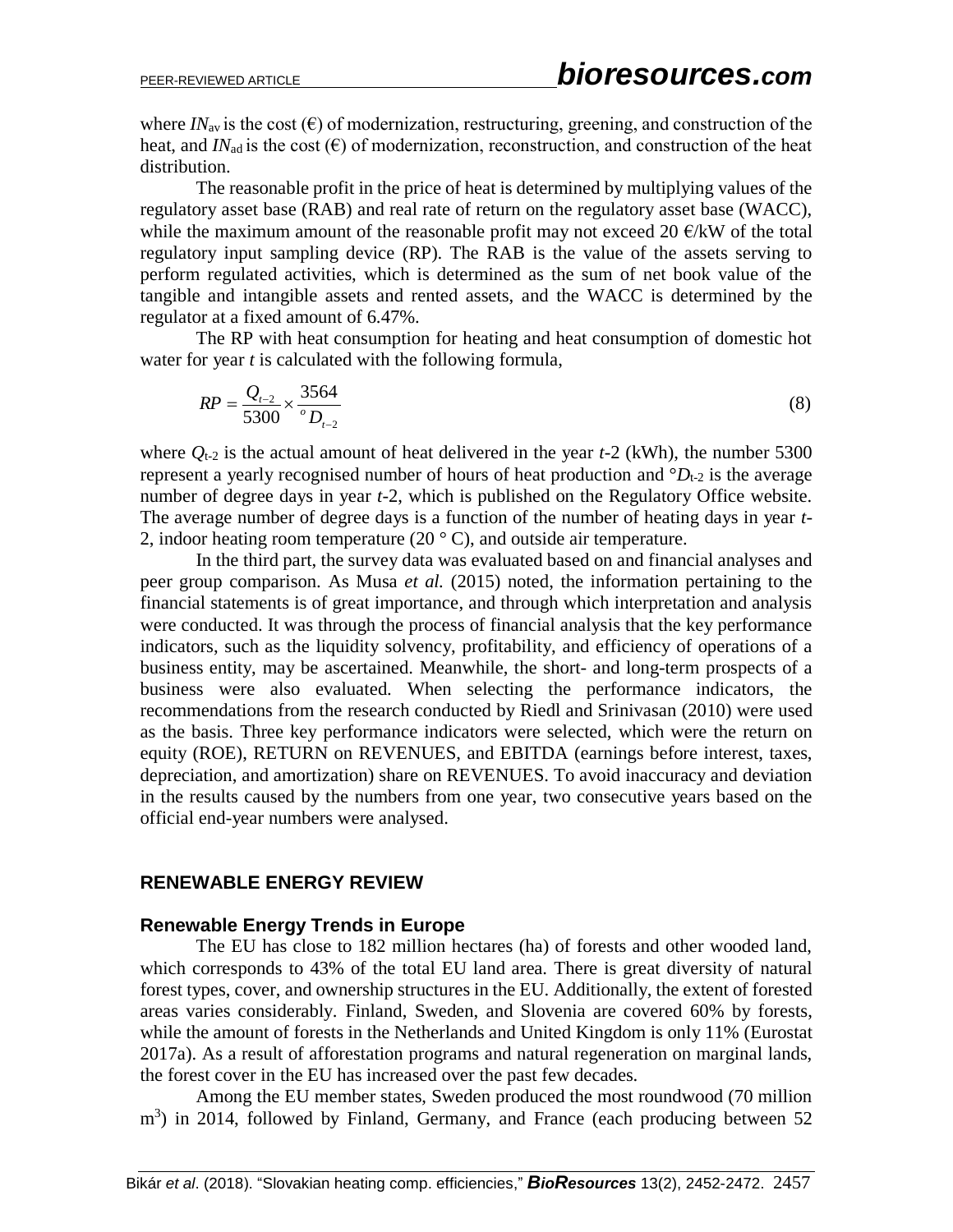million  $m^3$  and 57 million  $m^3$ ). Slightly more than one fifth of the roundwood production in the EU in 2014 was used as wood fuel, while the remainder was industrial roundwood that was used either for sawnwood and veneers, or pulp and paper production. The overall level of roundwood production in the EU reached an estimated  $425$  million  $m<sup>3</sup>$  in 2014 (Eurostat 2017b).

Between 2005 and 2014, the consumption of renewable energy within the EU increased 66%. Among renewable energy sources, total biomass (wood and other biomass, including municipal waste) plays an important role and accounted for just over two thirds (64%) of the gross inland energy consumption of renewables in the EU in 2014. As a part of this biomass total, wood and agglomerated wood products, such as pellets and briquettes, provide the highest amount of energy from organic, non-fossil fuel materials of biological origin and accounted for almost half (45%) of the gross inland energy consumption of renewables in the EU in 2014 (Renewable Energy Policy Network 2016).

The wood-based industries in the EU cover a range of downstream activities, including the woodworking, large parts of the furniture, pulp and paper manufacturing and converting, and printing industries. Together, around 432,000 enterprises were active in wood-based industries across the EU. The economic weight of the wood-based industries in the EU as measured by the gross value added was equivalent to 129 billion EUR or 7.9% of the manufacturing total in 2013. Wood-based industries employed 3.3 million people across the EU in 2013, or 11.1% of the manufacturing total (European Commission 2013).

Forests are one of the most important renewable resources in Europe and provide multiple benefits to society and the economy. They are one of the main sources of biodiversity in Europe. Energy supply has always been one of the main uses for wood. Policy interest in energy security and renewable sources of energy, combined with relatively high oil and gas prices, has led to a reassessment of the possible use of wood as an energy source in recent years. The use of renewables is ensured by legally binding targets that have been set for each EU member state through to 2020. This goal was designed to help reduce emissions, improve the security of energy supplies, and reduce dependence on energy imports. The new Forest Strategy identifies the key principles needed to strengthen sustainable forest management and improve competitiveness and job creation, in rural areas in particular, while ensuring forest protection and delivery of ecosystem services. The Forest Strategy also specifies how the EU wishes to implement forest-related policies.

## **Renewable Energy in Slovakia**

Forests form an important part of the environment in the Slovak Republic. In 2016 there were 2.01 million ha of forest land resources, which means the forest coverage in Slovakia is approximately 41% of the total land. The percent of economic, protection, and special forests amount to 71%, 17%, and 12%, respectively.

The species composition of forest stands in Slovakia is very diverse. The growing biological diversity positively affects the stability of forests. Coniferous stands, leafy stands, mixed grasses, and hollows cover 30.5%, 49.9%, 19%, and 0.6% of the total forest area, respectively. The two most prevalent trees are beech at 31.2% and spruce at 25.9% of the total forest land. Forest stock has grown steadily and reached 475 million  $m^3$  in 2016. This increase in inventory is mainly because of a high proportion of 60-year- to 100-yearold stands, the changing inventory calculation methodology, and application of new growth tables. The average supply per ha is  $243 \text{ m}^3$ . Over the last five years, yearly mining has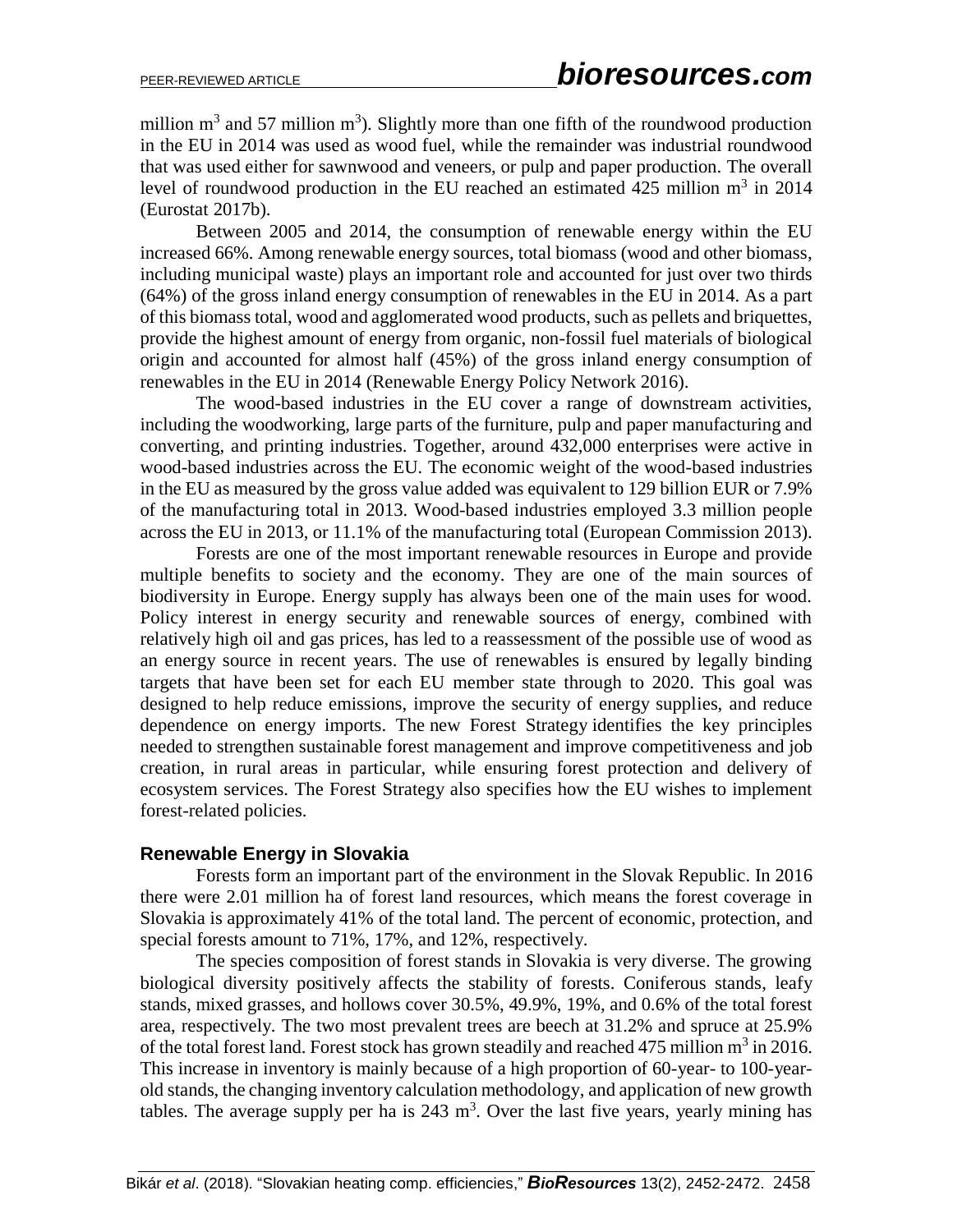oscillated between 6.6 million  $m^3$  and 10 million  $m^3$ , and the yearly supply of roundwood is 8.2 thousand  $m<sup>3</sup>$  on average.

Biomass is a renewable energy source with the highest technical potential in Slovakia and is presently the second most useable energy source. The percent of renewable energy sources used to produce electricity, and supplied in 2016 in Slovakia, amounted to 21% of the total, which was the highest percent of the biomass used (Fig 1a). Within the renewable energy sources' structure (Fig. 1b), biomass is up to 78% of total renewable energy, solar energy is 15%, water is 6%, and wind is 1%.



**Fig. 1.** Primary energy sources in Slovakia in 2016: a) total structure of primary energy sources in Slovakia, where the renewable energy sources are 21%; and b) structure within the renewable energy sources

The annual useful potential of renewable energy sources in Slovakia amounts to 96,800 TJ/year (26,900 GWh/year). The total potential, including large hydropower plants, amounts to 117,000 TJ/year (32,000 GWh/year). In the near future, the total potential of wood biomass resources could increase, if biomass from forest plantations and foreseen increased extraction was used. The percent of wood biomass can be increased by the use of municipal waste from park modifications, urban greenery, *etc*., which represents 300 thousand tons per year. The establishment of energy crops can add an additional 440 thousand tons per year. By 2020, the potential of wood biomass may range from 2520 thousand tons to 2720 thousand tons per year. The Table 1 shows an overview of the total technically exploitable renewable energy potential in Slovakia, and includes the production of heat and electricity (Fáber 2012).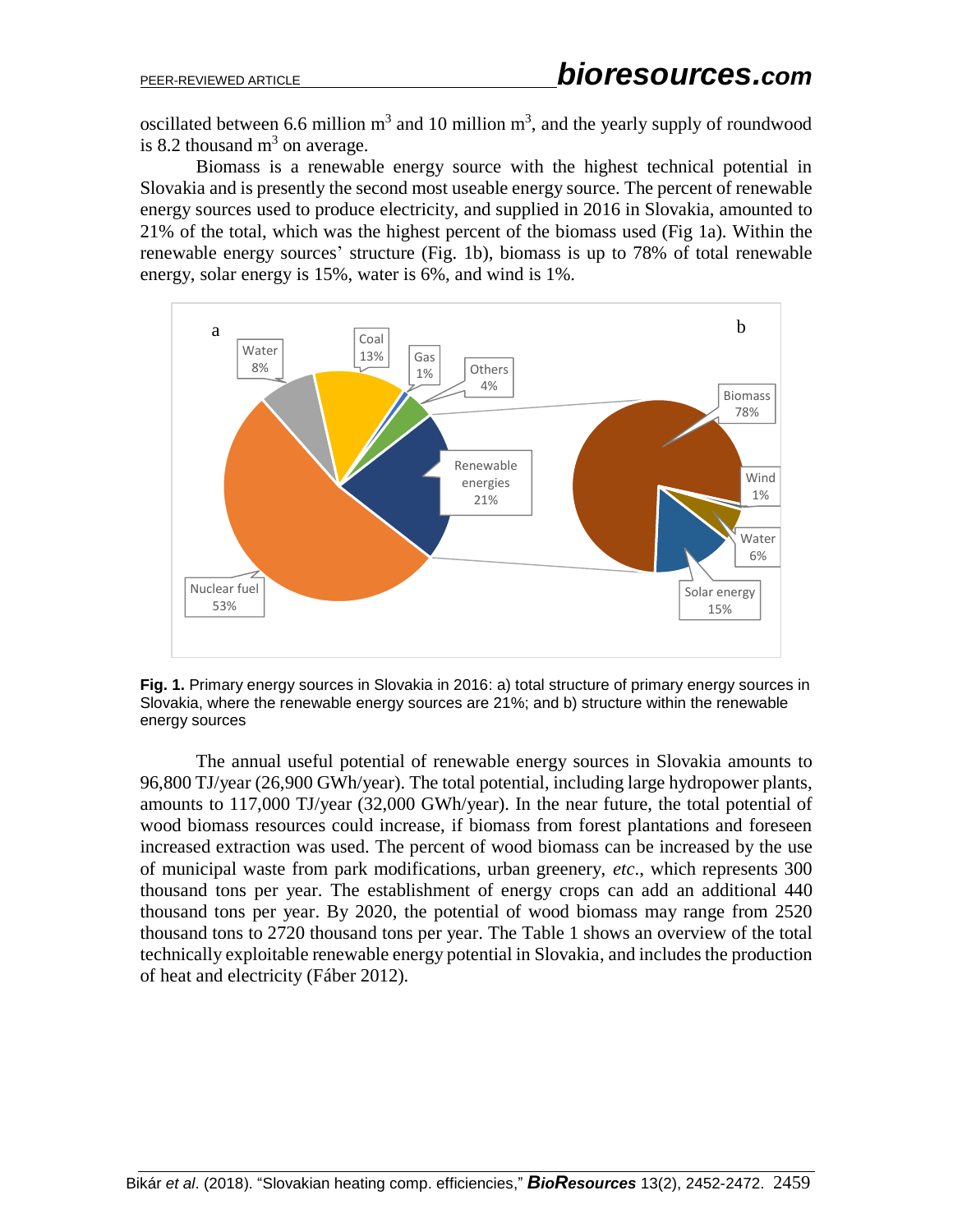| Type of Renewable Energy / Technically Exploitable<br>Potential | GWh/year | TJ/year |
|-----------------------------------------------------------------|----------|---------|
| Geothermal energy                                               | 6,300    | 22,700  |
| Wind energy                                                     | 605      | 2,180   |
| Solar energy                                                    | 5,200    | 18,700  |
| Small hydropower plants                                         | 1,030    | 3,720   |
| Hydropower plants > 10 MWe                                      | 5,570    | 20,060  |
| <b>Biogas</b>                                                   | 25,00    | 9,000   |
| <b>Biomass</b>                                                  | 11,200   | 40,500  |
| Total (excluding hydropower plants > 10 MWe)                    | 26,900   | 96,700  |
| Total                                                           | 32,500   | 117,000 |

#### **Table 1.** Potential of Renewable Energy Sources in Slovakia

Biomass energy has a value of 40,500 TJ/year (11200 GWh/year), which accounted for 35% of the total renewable energy. For energy purposes, it is possible to use forest biomass, including energy crops, agricultural biomass, waste from wood processing and the food industry, and waste biomass from the industrial and municipal sectors.

#### **Biomass Combustion and Efficiency**

In renewable energy use, it is becoming increasingly necessary to address the consequences of global warming. In the past ten years, there has been renewed global interest in biomass as an energy source. In 2015, biomass combustion supplied approximately 14% of the total global final energy consumption. Modern bioenergy applications provided 14.4 EJ of heat in 2015, of which an estimated 8.4 EJ was for industrial uses and 6.3 EJ was consumed in the residential and commercial sectors (used principally for heating buildings and cooking). The modern biomass heat capacity in 2015 increased from an estimated 10 GWth to reach approximately 315 GWth (Renewable Energy Policy Network 2016).

The EU has set ambitious targets by raising the percent of EU energy consumption produced from renewable resources to 20% by 2020 and to 27% by 2030 (Proskurina *et al.* 2016). The largest problems occur in countries that have a relatively high-energy consumption pattern, such as France, Germany, and the United Kingdom. It is unlikely that they can comply with the expected renewable energy demand, unless they mobilize more woody biomass from their available domestic potential (France and Germany) or considerably increase their woody biomass imports (mostly wood pellets) from elsewhere (United Kingdom).

Within the several broad categories of combustion applications, the authors concentrated on community applications in this paper, including district heating. The majority of biomass used is wood biomass or lignocellulosic fibre (wood, chips, straws, corn cobs, pellets, briquettes, *etc*.). Each of the biomass combustion stages has a series of limitations that hinder the overall efficiency of heat generation and the maximum temperature reached. To ensure that combustion is as efficient as possible, it is essential to maximize the temperature, time, and turbulence. The role of turbulence is to ensure full and complete mixing of the fuel gases with oxygen during the process and ensure complete burning without diffusion limitations. Maximizing the time is required because the process of drying and paralyzing the solids are relatively slow processes, and maximizing the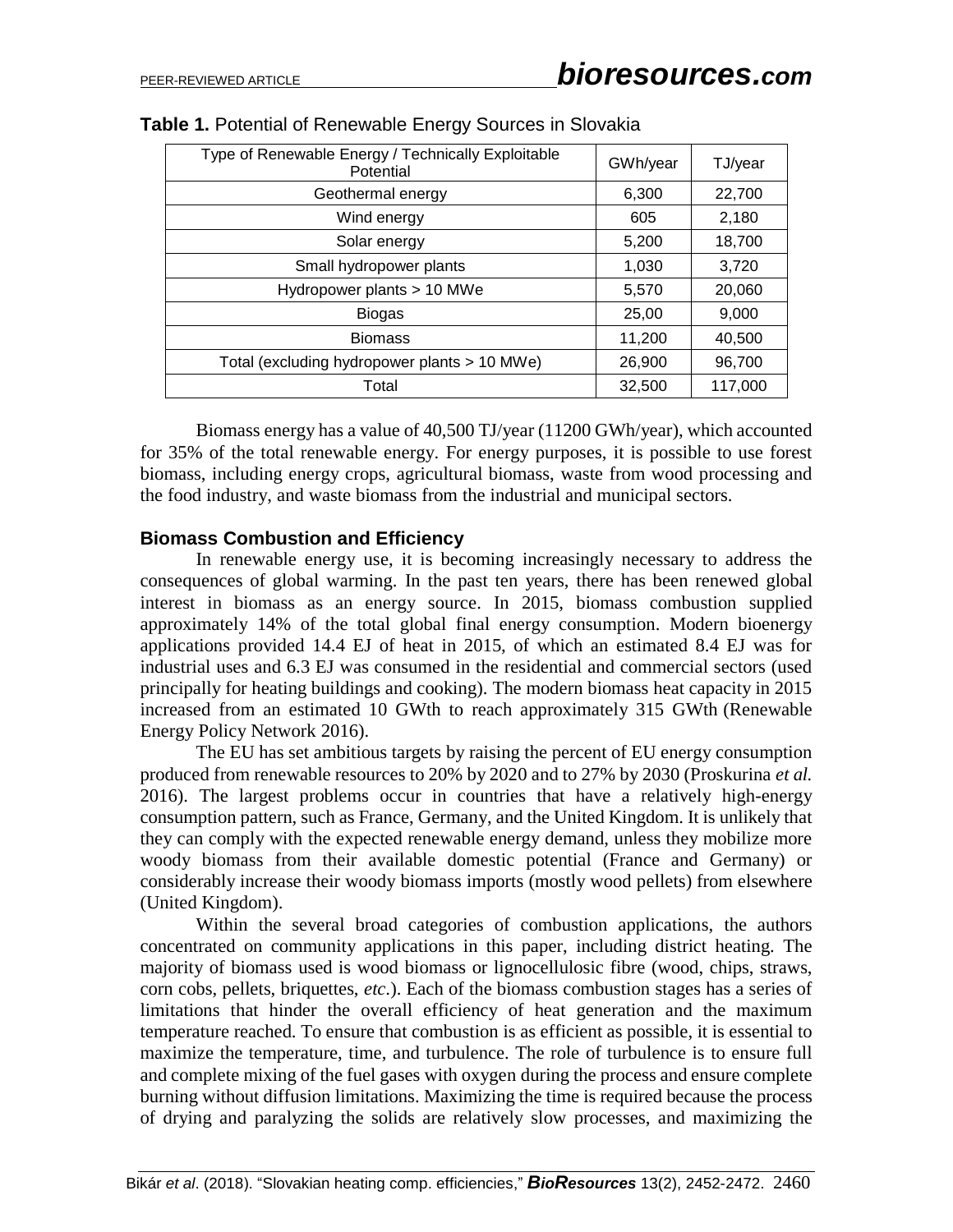temperature increases the rate of all of the processes (McKendry 2002). A large variety of solids are moistened with liquid mixtures containing water and other substances. In the course of drying such solids, the composition of the moisture generally changes because different liquids evaporate at different rates. Therefore the different drying rates (drying times) needs to be taken into consideration. An ideal system would fully complete combustion before transferring the heat to a boiler, stove, or whatever application is desired.

## **RESULTS AND DISCUSSION**

## **The Business Model and Heat Price Calculation**

The heat production efficiency between Company A and Company B within one ownership group in Slovakia was analysed in thisstudy. Company A produces and supplies heat and heated water for almost 90% for the residential sector *via* three biomass boilers with an installed capacity of 4000 kW each with the parameters given in Table 2 (100%) biomass production), while Company B produces heat and heated water from gas (100% fossil fuel production).

| Parameter                                                | Value                                                                                                                              |
|----------------------------------------------------------|------------------------------------------------------------------------------------------------------------------------------------|
| Maximum thermal power                                    | $3 \times 4000$ kW                                                                                                                 |
| Maximum operating temperature $(T)$                      | 120 °C                                                                                                                             |
| Power efficiency                                         | 89%                                                                                                                                |
| Maximum $\Delta T$                                       | 25 °C                                                                                                                              |
| Exhaust temperature                                      | 160 $\degree$ C at MCR                                                                                                             |
| O <sub>2</sub>                                           | 7.5%                                                                                                                               |
| Maximum working pressure                                 | 4 bar                                                                                                                              |
| Fuel consumption at 100% power (for 1 boiler)            | 1076 kg/h                                                                                                                          |
| Thermal input of combustion at 100% load (for 1 boiler)  | 4488 kW                                                                                                                            |
| Amount of combustion gases at maximum power              | 7699 Nm <sup>3</sup> /h = 8136,1 m <sup>3</sup> /h<br>7699 Nm <sup>3</sup> /h *(15.5+273)/<br>$(0+273) = 8136.1$ m <sup>3</sup> /h |
| Amount of combustion air at maximum power (for 1 boiler) | 6910 Nm <sup>3</sup> /h                                                                                                            |

## **Table 2.** Heat System and Boiler Parameters– Company A

The state regulations were applied to heating companies in Slovakia, and the analysed production parameters and biomass fuel mix of Company A and Company B are presented in Tables 3, 4, and 5.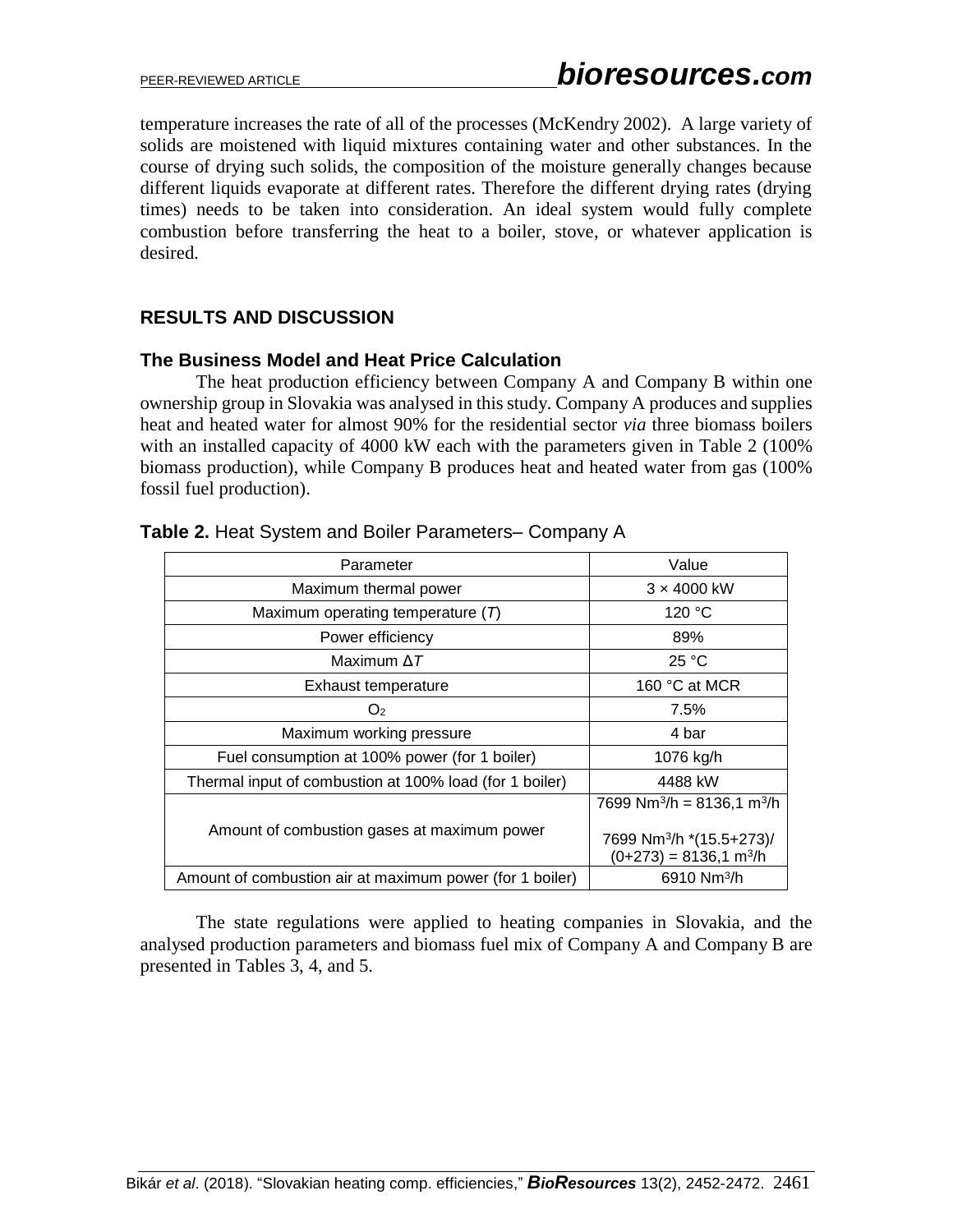## **Table 3.** Production Parameters

| Item / Year                        | Company A  | Company B    |
|------------------------------------|------------|--------------|
| Delivered heat                     | 26,100,000 | 77,100,000   |
| °D                                 | 3040       | 3040         |
| <b>RP</b>                          | 5760 kW    | 17,930 kW    |
| $N_{EOP}$                          | 16,000 €   | 50,000 €     |
| <b>MFN</b>                         | 52.7 €/kW  | 41.5 €/kW    |
| RAB and Rented assets              | 266,000 €  | 15,600,000 € |
| <b>WACC</b>                        | 6.47%      | 6.47%        |
| Reasonable profit (6.47% from RAB) | 17,200 €   | 1,010,000 €  |

**Table 4.** Production Parameters and Biomass Fuel Mix- Assumptions

|                  | Company A  |            | Company B  |                            |
|------------------|------------|------------|------------|----------------------------|
| Produced heat    | 26,070,000 | <b>kWh</b> | 77,060,000 | kWh                        |
| Power efficiency | 88%        |            | 95%        |                            |
| Fuel consumption | 29,600,000 | kWh        | 81,100,000 | kWh                        |
| Fuel consumption | 10,200     | tons       | 8,000      | ths $\cdot$ m <sup>3</sup> |

| Fuel Type                                                                                                                                               | Fuel<br>Cost<br>(€/MWh) | Percent | <b>Biomass</b><br>(kWh) | <b>Biomass</b><br>(GJ) | Cost<br>$(\epsilon)$ | Heat<br>Value<br>(GJ/t) | <b>Biomas</b><br>S<br>(t) | €/t |
|---------------------------------------------------------------------------------------------------------------------------------------------------------|-------------------------|---------|-------------------------|------------------------|----------------------|-------------------------|---------------------------|-----|
| Chips <sup>1</sup>                                                                                                                                      | 16.20                   | 73.0%   | 21,600,000              | 77,800                 | 350,000              | 10,000                  | 7,780                     | 45  |
| Corn $cobs2$                                                                                                                                            | 18.00                   | 12.0%   | 3,550,000               | 12,800                 | 63,900               | 12,000                  | 1,070                     | 60  |
| Straws <sup>3</sup>                                                                                                                                     | 20.70                   | 10.0%   | 2,960,000               | 10,700                 | 61,300               | 11,300                  | 944                       | 65  |
| Wood<br>Briquettes <sup>4</sup>                                                                                                                         | 28.00                   | 5.0%    | 1,480,000               | 5,330                  | 41,500               | 13,500                  | 395                       | 105 |
| Total                                                                                                                                                   |                         | 100.0%  | 29,600,000              | 106,000                | 517,000              | 10,500                  | 10,200                    | 51  |
| <sup>1</sup> Water content of 20-25%<br><sup>2</sup> Water content of 13-15%<br><sup>3</sup> Water content of 3-8%<br><sup>4</sup> Water content of 10% |                         |         |                         |                        |                      |                         |                           |     |

**Table 5.** Production Parameters and Biomass Fuel Mix- Company A

According to the regulation rules, each heating company needs approval given by the regulation body of fixed and variable costs structure on a yearly basis. The total costs could vary, but companies try to hold costs in a range of  $\pm$  5% because the approval costs structure is reflected in the final price for customers, which are very sensitive to price fluctuations. Therefore, for the management of each company, the kind of price structure strategy that will apply varies. The detailed calculation of the fixed and variable costs of the analysed companies are presented in Table 6.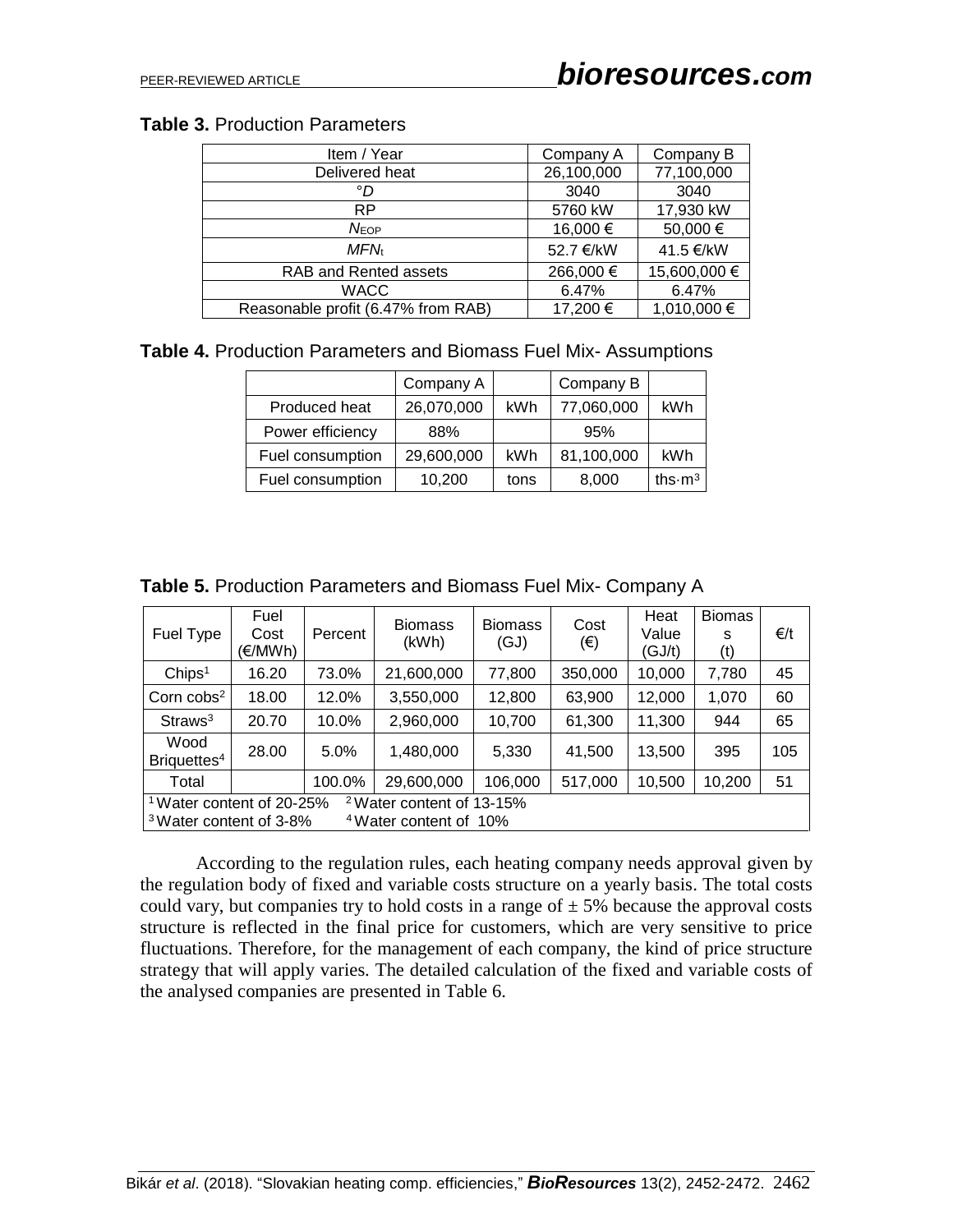| Cost             |                                                                                                                                                                                                                                                                               |        | Company A | Company B |      |  |  |
|------------------|-------------------------------------------------------------------------------------------------------------------------------------------------------------------------------------------------------------------------------------------------------------------------------|--------|-----------|-----------|------|--|--|
|                  |                                                                                                                                                                                                                                                                               | €/GJ   | %         | €/GJ      | %    |  |  |
|                  | Fuel                                                                                                                                                                                                                                                                          | 20.30  | 84.7      | 24.600    | 65.8 |  |  |
|                  | Purchased heat<br>(variable part)                                                                                                                                                                                                                                             |        |           | 7.800     | 21.1 |  |  |
| Variable<br>Part | Electricity                                                                                                                                                                                                                                                                   | 3.40   | 14.30     | 4.300     | 11.4 |  |  |
|                  | Water                                                                                                                                                                                                                                                                         |        |           | 0.250     | 0.7  |  |  |
|                  | Technology materials                                                                                                                                                                                                                                                          | 0.24   | 0.01      | 0.375     | 1.0  |  |  |
|                  | Total variable costs                                                                                                                                                                                                                                                          | 23.90  | 100       | 37.300    | 100  |  |  |
|                  | Rent                                                                                                                                                                                                                                                                          | 32.900 | 33.8      |           |      |  |  |
|                  | Purchased heat (fixed<br>part)                                                                                                                                                                                                                                                |        |           | 30.600    | 15.5 |  |  |
|                  | Insurance                                                                                                                                                                                                                                                                     | 0.208  | 0.2       | 1.950     | 1.0  |  |  |
|                  | Inspections                                                                                                                                                                                                                                                                   | 0.945  | 1.0       | 4.750     | 2.4  |  |  |
|                  | Amortization                                                                                                                                                                                                                                                                  | 1.420  | 1.5       | 83.100    | 41.9 |  |  |
| Fixed<br>Part    | Service and<br>maintenance                                                                                                                                                                                                                                                    | 13.600 | 14.0      | 17.800    | 8.9  |  |  |
|                  | <b>Taxes</b>                                                                                                                                                                                                                                                                  |        |           | 1.900     | 0.9  |  |  |
|                  | Regulated part of<br>fixed costs                                                                                                                                                                                                                                              | 33.080 | 34.0      | 38.500    | 19.4 |  |  |
|                  | Reasonable profit                                                                                                                                                                                                                                                             | 15.100 | 15.5      | 19.900    | 10.0 |  |  |
|                  | <b>Total fixed costs</b>                                                                                                                                                                                                                                                      | 97.300 | 100       | 199.000   | 100  |  |  |
|                  | As the company A and B belong to one investor, the company A buys biomass (as fuel cost)<br>and produce heat. The produced heat is sold to company B, which sell heat to the final<br>customers. Company B has therefore fuel cost (for gas) and cost for purchased heat from |        |           |           |      |  |  |

|  |  |  | Table 6. Calculation of the Fixed and Variable Costs |
|--|--|--|------------------------------------------------------|
|--|--|--|------------------------------------------------------|

company A. This purchased heat is spitted between fixed and variable part, as according to the Decree, to the fixed part could company account the cost for purchased price up to approved regulation power limit, the rest above this limit is accounted to the variable part.

## **Assessment of the Economic Efficiency**

The next part of the survey focused on the assessment of the economic efficiency of both analysed companies, while taking into account selective items from the balance sheets, profit and loss statements (2016 end year results), and the calculations of key performance indicators, which are presented in Table 7.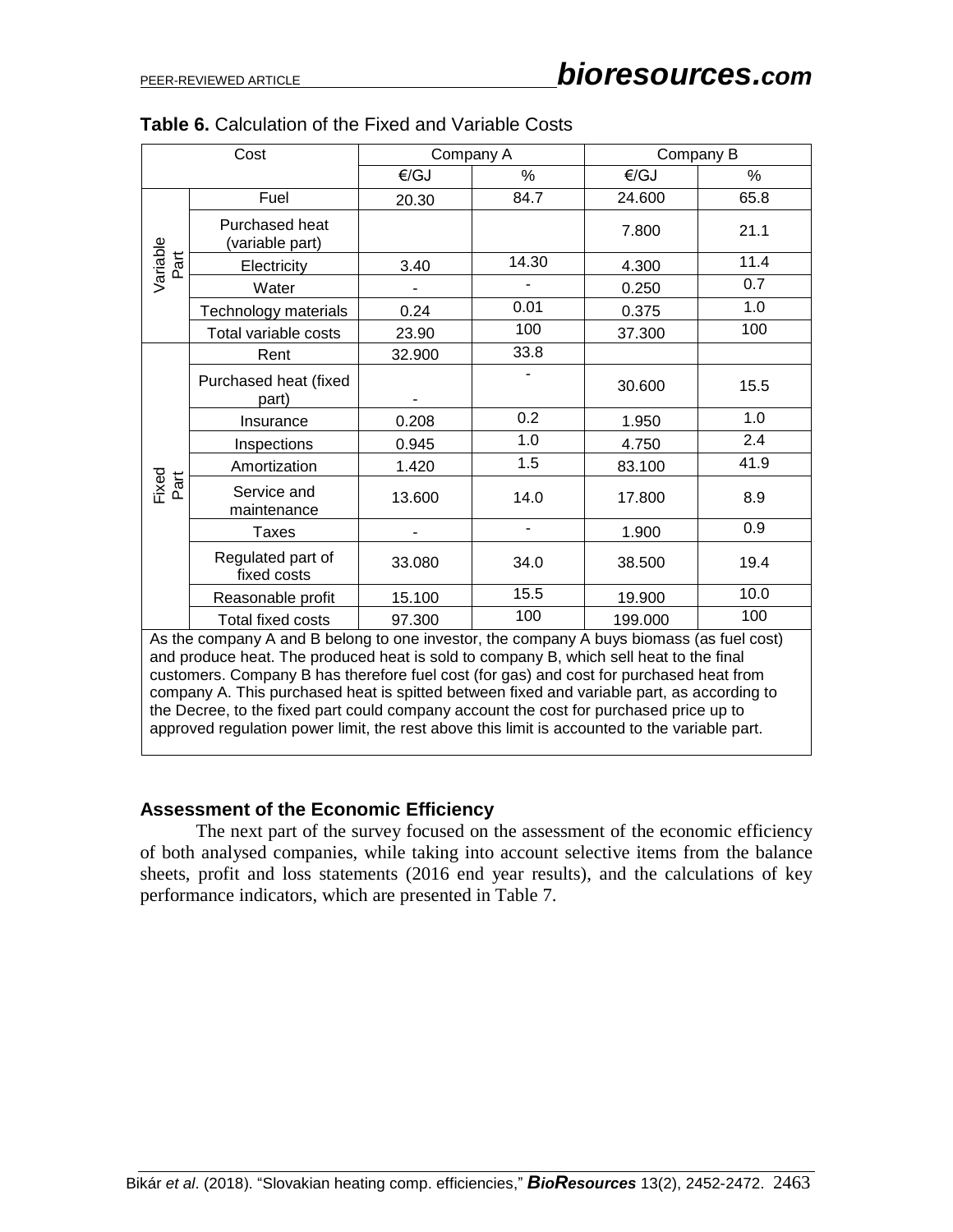| Item / FY 2015                                                                                                                                                                                                                                                                                            | Company A  | Company B   |  |  |  |
|-----------------------------------------------------------------------------------------------------------------------------------------------------------------------------------------------------------------------------------------------------------------------------------------------------------|------------|-------------|--|--|--|
| <b>Total Assets</b>                                                                                                                                                                                                                                                                                       | 1,548,000* | 14,400,000  |  |  |  |
| Equity                                                                                                                                                                                                                                                                                                    | 1,339,000  | 4,950,000   |  |  |  |
| Liabilities                                                                                                                                                                                                                                                                                               | 208,000    | 9,380,000   |  |  |  |
| <b>Total Revenue</b>                                                                                                                                                                                                                                                                                      | 1,125,000  | 6,848,000   |  |  |  |
| Revenue of the fixed part                                                                                                                                                                                                                                                                                 | 515,000    | 3,350,000   |  |  |  |
| Revenue of the variable part                                                                                                                                                                                                                                                                              | 610,000    | 2,980,000   |  |  |  |
| Costs                                                                                                                                                                                                                                                                                                     | 987,000    | 6,180,000** |  |  |  |
| Net profit                                                                                                                                                                                                                                                                                                | 138,000    | 667,000     |  |  |  |
| <b>EBITDA</b>                                                                                                                                                                                                                                                                                             | 145,000    | 2,120,000   |  |  |  |
| Adjusted EBITDA***                                                                                                                                                                                                                                                                                        | 395,000    | 1,870,000   |  |  |  |
| <b>ROE</b>                                                                                                                                                                                                                                                                                                | 10.30%     | 13.50%      |  |  |  |
| <b>EBITDA share on REVENUES</b>                                                                                                                                                                                                                                                                           | 35.10%     | 27.30%      |  |  |  |
| <b>RETURN on REVENUES</b>                                                                                                                                                                                                                                                                                 | 12.30%     | 9.74%       |  |  |  |
| *Two boilers are rented within the group via Company B;<br>**Price for the purchased gas amounted to 26.30 €/MWh;<br>***EBIDTA was adjusted because of boiler depreciation in the amount of<br>250000 €, as they are rented and should be economically accounted for in<br>the balance sheet of company A |            |             |  |  |  |

#### **Table 7.** Profit and Loss Statement and Balance Sheet– Selective Numbers

The results of the financial analyses and calculated selective performance indicators confirmed two of the indicators, EBITDA share on REVENUES and RETURN on REVENUES, had higher values for Company A (pure renewable resources), while the ROE calculation differed and had a higher value for Company B (pure gas combustion). This was caused by the economics of scale, as Company A was relatively small compared with Company B, which was medium-sized, had a long run history, and optimized cost/income structure. This conclusion was confirmed by the work of Fan *et al.* (2017), who examined the interaction effect between the energy intensity and firm growth, and found that firm growth helps enhance the positive relationship between the energy intensity and financial performance. The results of this research showed that even small heating companies using renewable resources as a primary heat source with a short history could outperform traditional medium- and large-sized heating companies operating primarily with gas combustion.

## **Peer Group Comparison**

As the two analysed companies could not serve as a benchmark, it was necessary to test the hypothesis of biomass combustion having a higher efficiency compared with gas combustion for more heating companies on the basis of a representative sample. Therefore, the next part of the study compared a peer group of economic results of ten heating companies, which were split into two groups. The first group consisted of heating companies with combined productions (gas and biomass), and is presented in Table 8a and 8b. The second group consisted of heating companies that used only gas as a primary source, and is presented in Table 9a and 9b.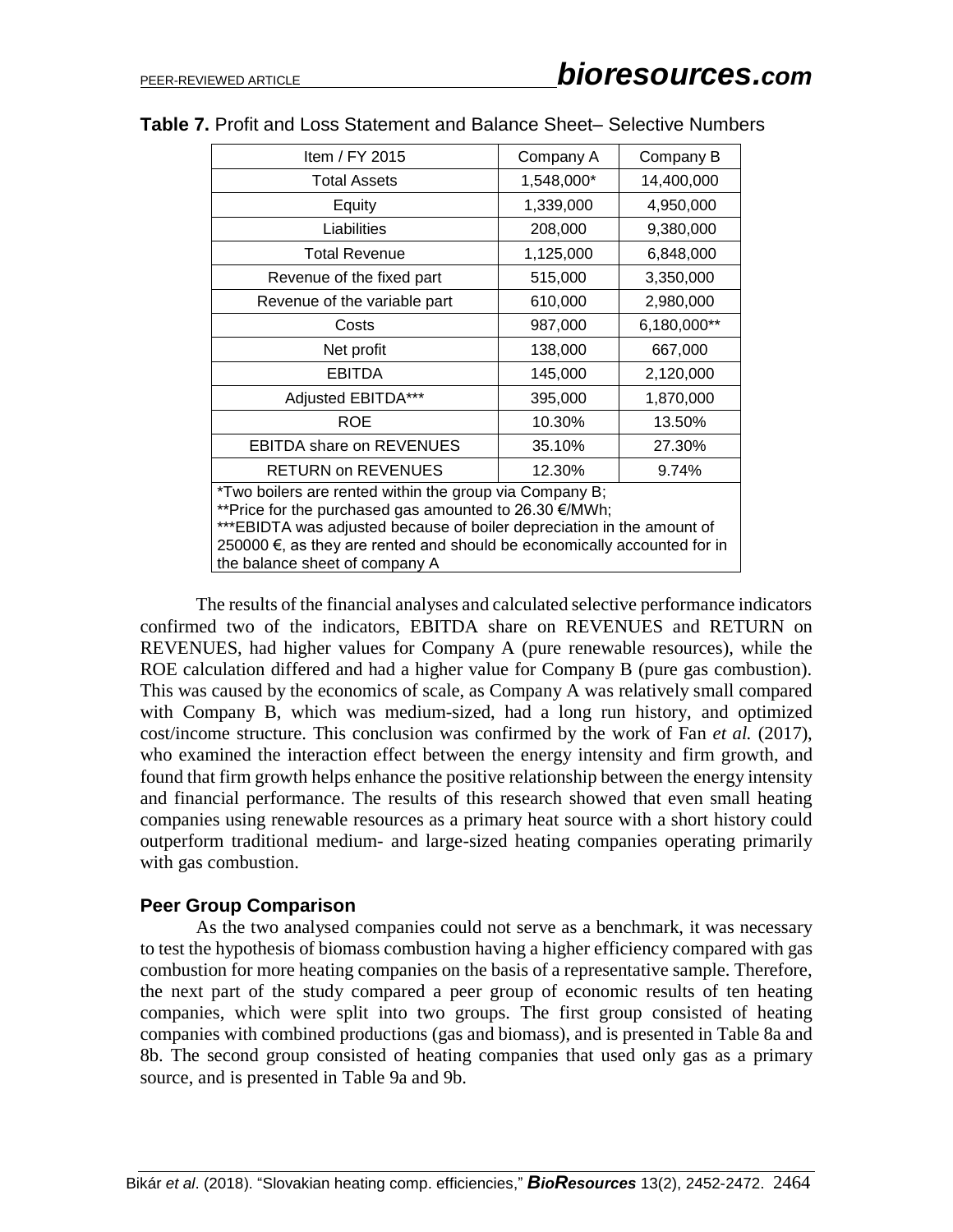| Item / Company                                                                              | <b>Energy Edge</b> |        | Termming     |              | Termonova    |              |
|---------------------------------------------------------------------------------------------|--------------------|--------|--------------|--------------|--------------|--------------|
| Year                                                                                        | 2015               | 2016   | 2015         | 2016         | 2015         | 2016         |
| Installed capacity<br>(renewable sources)                                                   | 8.7 MW             | 8.7 MW | <b>14 MW</b> | <b>14 MW</b> | <b>16 MW</b> | <b>16 MW</b> |
| Produced heat<br>(MWh)                                                                      | 69,600             | 69,800 | 169,000      | 169,000      | 44,500       | 44,300       |
| Total Assets $(TE)$                                                                         | 21,090             | 27,800 | 21,300       | 22,500       | 14,300       | 13,300       |
| Equity $(T \epsilon)$                                                                       | 1,053              | 1,990  | 4,560        | 4,710        | 4,360        | 4,600        |
| Liabilities $(TE)$                                                                          | 20,030             | 25,800 | 16,400       | 17,500       | 9,520        | 8,300        |
| Revenues (T€)                                                                               | 9,970              | 10,200 | 17,200       | 18,300       | 5,160        | 4,950        |
| Costs $(TE)$                                                                                | 9,170              | 9,020  | 16,300       | 17,200       | 4,600        | 4,470        |
| Net Profit $(TE)$                                                                           | 676                | 939    | 552          | 737          | 339          | 230          |
| EBITDA (T€)                                                                                 | 3,320              | 3,627  | 2,009        | 2,300        | 1,330        | 1,420        |
| <b>ROE</b>                                                                                  | 64.30%             | 47.20% | 12.19%       | 15.70%       | 7.77%        | 5.02%        |
| EBITDA /<br><b>REVENUES</b>                                                                 | 33.30%             | 35.60% | 11.69%       | 12.60%       | 25.80%       | 28.80%       |
| <b>RETURN</b> on<br><b>RENENUES</b>                                                         | 6.79%              | 9.21%  | 3.20%        | 4.04%        | 6.55%        | 4.65%        |
| Based on internal business information - approximately 80% forms wood chips and the rest is |                    |        |              |              |              |              |

# **Table 8a.** Peer Comparison– Key Economic Indicators (Combined Production)

mix of other fuel types (valid for all companies).

| Table 8b. Peer Comparison- Key Economic Indicators (Combined Production) |  |  |
|--------------------------------------------------------------------------|--|--|
|--------------------------------------------------------------------------|--|--|

| Item / Company                            | <b>Teplo GGE</b> |        | <b>Bytkomfort</b> |         |  |
|-------------------------------------------|------------------|--------|-------------------|---------|--|
| Year                                      | 2015             | 2016   | 2015              | 2016    |  |
| Installed capacity<br>(renewable sources) | 4 MW             | 4 MW   | 6 MW              | 6 MW    |  |
| Produced heat (MWh)                       | 69,800           | 70,000 | 155,000           | 155,000 |  |
| Total Assets $(TE)$                       | 16,070           | 17,080 | 10,800            | 11,400  |  |
| Equity (T $\epsilon$ )                    | 4,607            | 4,580  | 8,202             | 8,307   |  |
| Liabilities $(T \epsilon)$                | 10,600           | 11,800 | 2,290             | 2,770   |  |
| Revenues (T€)                             | 16,400           | 17,100 | 10,070            | 10,200  |  |
| Costs (T $\epsilon$ )                     | 15,500           | 16,500 | 9,160             | 8,960   |  |
| Net Profit $(TE)$                         | 490              | 376    | 688               | 771     |  |
| EBITDA (T $\epsilon$ )                    | 1,740            | 1,750  | 1,530             | 1,620   |  |
| ROE                                       | 10.60%           | 8.22%  | 8.38%             | 9.29%   |  |
| EBITDA / REVENUES                         | 10.60%           | 10.18% | 15.21%            | 15.90%  |  |
| <b>RETURN on RENENUES</b>                 | 3.00%            | 2.19%  | 6.83%             | 7.58%   |  |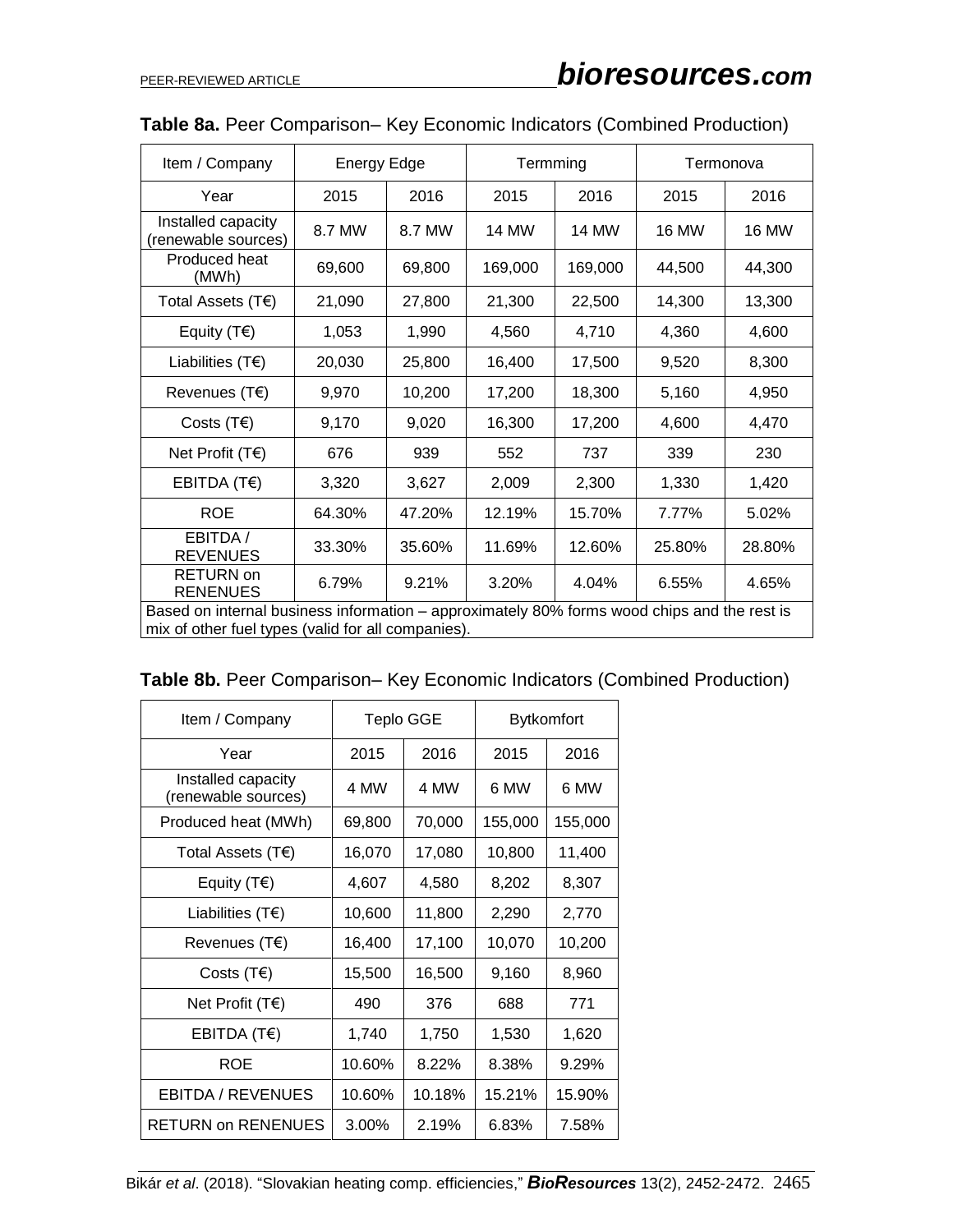| Item / Company             |         | <b>Bytterm</b> | MeT Šaľa   |                   | <b>PTH Prievidza</b> |               |
|----------------------------|---------|----------------|------------|-------------------|----------------------|---------------|
| Year                       | 2015    | 2016           | 2015       | 2016              | 2015                 | 2016          |
| Installed capacity         | 146 MW  | 146 MW         | 13.7<br>MW | 13.7<br><b>MW</b> | <b>127 MW</b>        | <b>127 MW</b> |
| Produced heat (MWh)        | 154,000 | 154,000        | 30,900     | 30,900            | 105,000              | 105,000       |
| Total Assets $(TE)$        | 8,140   | 8,320          | 3,940      | 3,804             | 13,400               | 13,200        |
| Equity $(T \epsilon)$      | 5,890   | 6,102          | 2,450      | 2,440             | 11,300               | 11,200        |
| Liabilities $(T \epsilon)$ | 1,880   | 2,001          | 1,300      | 1,210             | 2,060                | 2,016         |
| Revenues $(TE)$            | 16,800  | 17,300         | 2,500      | 2,475             | 9,660                | 9,660         |
| Costs $(T \epsilon)$       | 16,400  | 17,100         | 2,520      | 2,460             | 9,370                | 9,610         |
| Net Profit $(TE)$          | 645     | 658            | -80        | -15               | 226                  | 272           |
| EBITDA (T€)                | 1,250   | 1,250          | 475        | 544               | 1,590                | 1,280         |
| <b>ROE</b>                 | 10.90%  | 10.80%         | $-3.02%$   | $-6.15%$          | 2.0%                 | 2.43%         |
| EBITDA / REVENUES          | 7.46%   | 7.23%          | 18.90%     | 22.02%            | 16.50%               | 13.30%        |
| <b>RETURN on REVENUES</b>  | 3.84%   | 3.81%          | $-2.95\%$  | $-0.61%$          | 2.34%                | 2.82%         |

# **Table 9a.** Peer Comparison– Key Economic Indicators (Primary Gas Production)

|  |  | Table 9b. Peer Comparison– Key Economic Indicators (Primary Gas Production) |  |  |
|--|--|-----------------------------------------------------------------------------|--|--|
|--|--|-----------------------------------------------------------------------------|--|--|

| Item / Company             |           | <b>MBP Nové Mesto</b><br>nad Váhom | Nitrianska Teplárenská<br>Spoločnosť |         |  |
|----------------------------|-----------|------------------------------------|--------------------------------------|---------|--|
| Year                       | 2015      | 2016                               | 2015                                 | 2016    |  |
| Installed capacity         | 17 MW     | 17 MW                              | 130 MW                               | 130 MW  |  |
| Produced heat (MWh)        | 38,500    | 36,000                             | 136,000                              | 140,000 |  |
| Total Assets (T€)          | 11,100    | 12,270                             | 16,600                               | 17,400  |  |
| Equity (T $\epsilon$ )     | 2,650     | 2,670                              | 12,700                               | 12,600  |  |
| Liabilities $(T \epsilon)$ | 8,410     | 9,480                              | 3,890                                | 4,740   |  |
| Revenues (T€)              | 3,76%     | 3,660                              | 13,200                               | 12,500  |  |
| Costs $(T \epsilon)$       | 3,760     | 3,640                              | 11,900                               | 11,300  |  |
| Net Profit $(TE)$          | $-22$     | 17                                 | 983                                  | 971     |  |
| EBITDA (T€)                | 222       | 259                                | 2,540                                | 2,530   |  |
| ROE                        | $-0.85%$  | 0.65%                              | 7.77%                                | 7.68%   |  |
| EBITDA / REVENUES          | 5.91%     | 7.07%                              | 19.30%                               | 20.30%  |  |
| RETURN on REVENUES         | $-0.60\%$ | $0.47\%$                           | 7.47%                                | 7.78%   |  |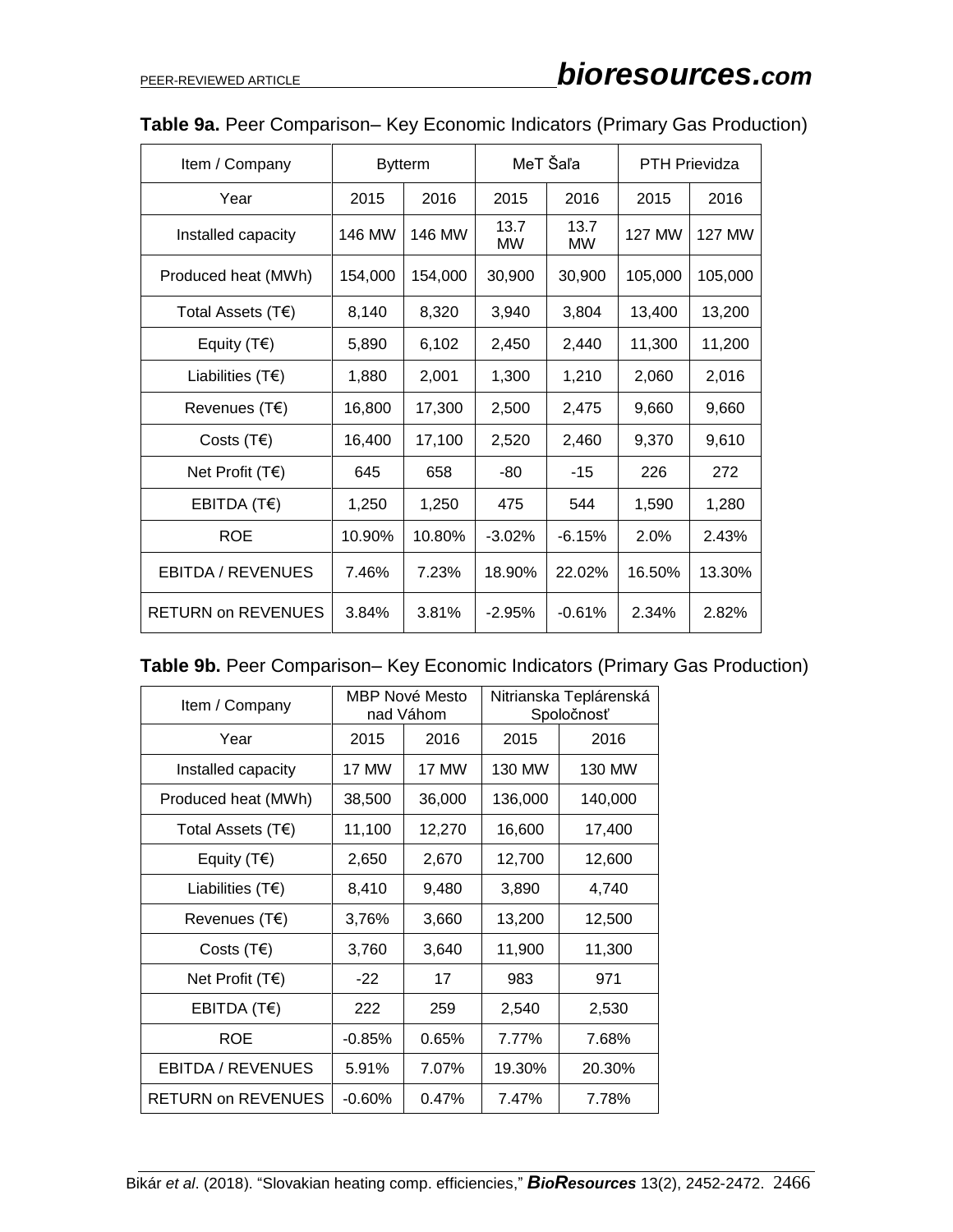The results from the conducted peer group comparison confirmed the hypothesis that heating companies with combined productions could reach higher values for the selected key performance indicators compared with heating companies that only use gas as a primary source. The individual values for each company were recalculated and the aggregated values were based on a weighted average. The first economic indicator focused on the achieved ROE. The companies in Group A reached ROE values of 18.86%, while those in Group B only achieved 3.22%. Therefore, Group A noticeably outperformed Group B in terms of the most important indicator, followed by the shareholders or investors. The second indicator measured the percent of EBITDA on REVENUES. The average value for Group A was 19.96%, while it was 13.82% for Group B. As the EBITDA was primarily comprised of depreciations and net profit, the results confirmed that Group A generated higher net profits compared with Group B. The last indicator calculated the percent of RETURN on REVENUES. Group A reached values of 5.40%, while Group B only achieved 2.44%. This definitely confirmed that heating companies with combined productions generate a higher profitability on average than companies that only use fossil fuels (primary gas). Theoretically, if the calculated average results for Group A were discounted by 15% (artificially) and that of Group B increased 15%, all three economic indicators of Group A would still outperform those of Group B. The results of the conducted research are summarized in Table 10.

| Indicator /<br>Group                | A Group | Range                     | Company A | <b>B</b> Group | Range                              | Company B |
|-------------------------------------|---------|---------------------------|-----------|----------------|------------------------------------|-----------|
| <b>ROE</b>                          | 18.80%  | $< 5.02\% +$<br>$64.30\%$ | 10.32%    | 3.22%          | $\leftarrow 3.02\% +$<br>$10.90\%$ | 13.50%    |
| EBITDA /<br><b>REVENUES</b>         | 19.90%  | $< 10.20% +$<br>$35.60\%$ | 12.90%    | 13.80%         | $< 7.07\% +$<br>$22.00\%$          | 33.50%    |
| <b>RETURN</b> on<br><b>REVENUES</b> | 5.40%   | $< 2.19\% +$<br>$9.20\%$  | 12.30%    | 2.44%          | $<-2.95% +$<br>$7.80\%$            | 9.70%     |

**Table 10.** Summary Results- Key Economic Indicators

Based on the peer group comparison and outcomes from the research, Group A companies dispose presently up to 10 experience with biomass use for heating production purposes. The installed capacity (renewable energy) has been growing simultaneously with confirmed economic efficiency and acquired know how, but is still significantly lower compared to traditional heat production from gas. As green energy investments are supported by governments (*via* heat price calculation) and banks (*via* loans), we could forecast, that in a near future, biomass-fired boilers investments would follow and more and more transformations from pure gas heat towards biomass productions would occur. The motivation for the Group B companies is not just in a higher economic efficiency of combined production, but certainly in a diversification of fuel sources and potential risk from increased gas prices. As new green investments are recognised as an eligible costs and therefore could be incorporated into heat price calculation, investors would utilise this key factor into future investment plans.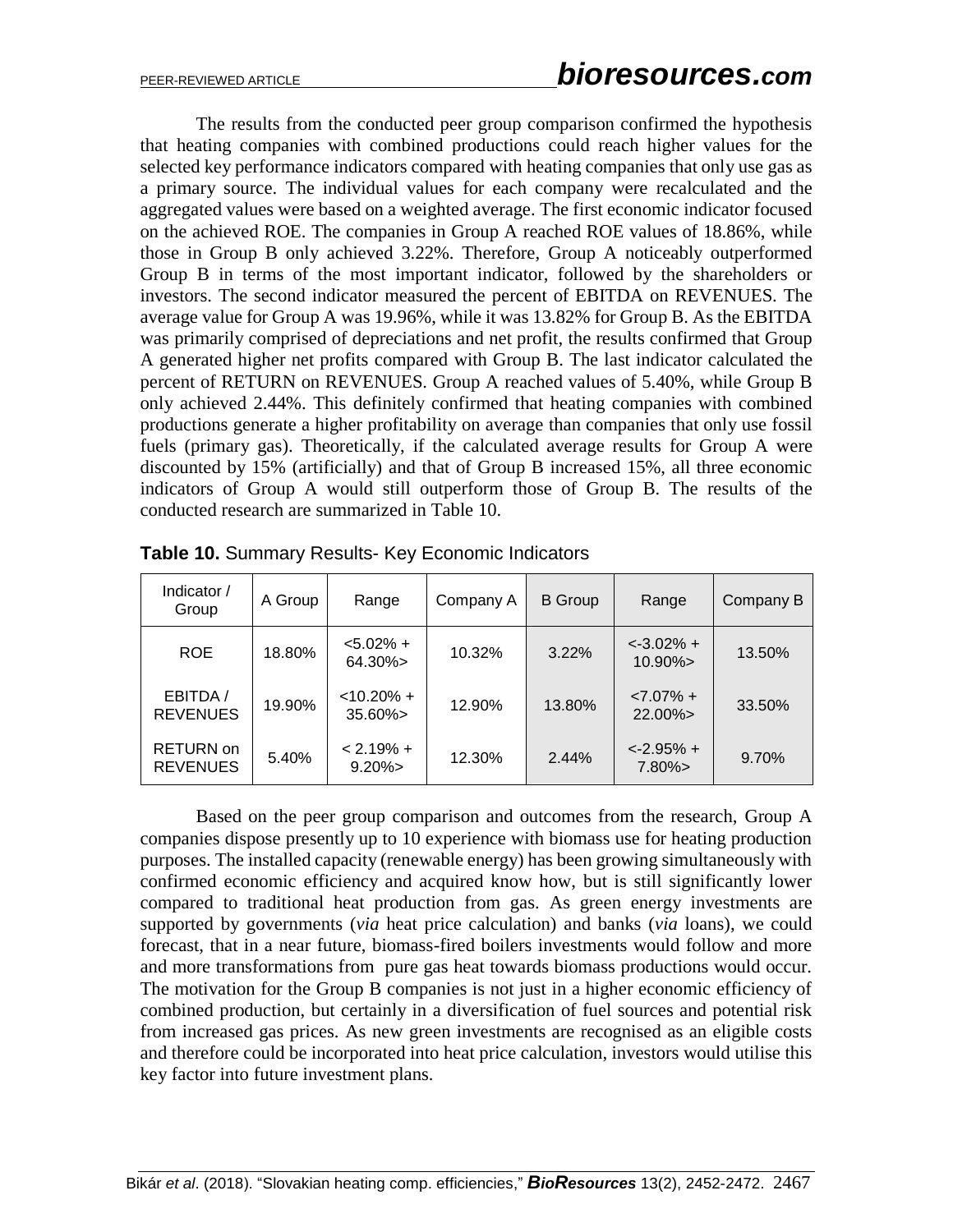Biomass has become an increasingly important energy source in many European countries over the past two decades. Generally, by expanding the use of biomass in the district heating systems, following issues needs to be taken into consideration:

- Legal acts and local policy instruments promoting the use of biomass,
- Trends in biomass prices from a long term perspective,
- Local biomass sources availability and potential given by forest industry,
- Technical and technology requirements, repairs and future investment needs,
- Future tendencies in using biomass in district heating systems.

In Slovakia, the introduction and expansion of biomass in the district heating system have been promoted by Renewable Energy Act and further by the Decree of the Office for Regulation of Network Industries, which has defined the precise heat price calculation and enable to achieve a reasonable profit. There has not been provided a special investment subsidies. However, some investors partially financed their transformation to biomass boilers technology via EU funds. The expansion of biomass in the district heating systems in Slovakia involved domestically produced wood fuels. The production of wood fuels is largely integrated in the forest industry and was developed based on existing structures and skills in this industry. Gradual technical development steps have taken place, first a shift from the initial use of biomass in existing boilers that were converted from fossil fuels to biomass to investments in new biomass-fired boilers. Second, there has been a shift from co-firing of biomass with fossil fuels to using biomass only. Due to the sufficient domestic sources and biomass supply, the biomass prices are stabilised and in the midterm trajectory do not represent a potential risk for heating companies and investors

The economic efficiency and key performance indicators strongly depend on the input prices of the energy carriers. According to the research study by Halaj *et al.* (2013), which compared the production costs of 1 GJ of heat, it can be stated that biomass, represented by wood fuel and wood chips, is the cheapest energy option for heat production. In the last decade, the cost of heat produced from natural gas amounted on average to two to three times the cost of deciduous wood. At present, there is a difference of 2.2 times that is in favour of wood fuel. Electricity is the most expensive way of obtaining heat from an energy carrier perspective and is currently almost six times more costly than wood fuel. The cost of heat produced from brown coal was 2.1 to 3.4 times lower than wood fuel. Several studies (Jungmeier and Sptitzer 2001; Moghtaderi *et al.* 2006; Zhang *et al.* 2010) confirmed that biomass waste from the agricultural and forestry industries are relatively low-cost and widely available compared with fossil fuels.

When switching from fossil fuels to biomass, it is necessary to take into account the investment costs and other operating costs associated with the transportation and storage of biomass. Because of transportation costs, the transition from fossil fuels to biomass is more feasible near suitable long-term potential sources of biomass (Zhu *et al.* 2011; Ba *et al.* 2016). With regards to rising fossil fuel prices and the processing capacities of the pulp and paper industry, the demand for fuel, wood fibre, and wood chips has increased in recent years, which is reflected by the rising prices of these commodities.

Historically, traditional heating companies and they heating networks have consisted of a few large, centralized generators that distribute heat one-way to end-users. In contrast, smart heating networks enable many decentralized generators to feed energy back to the grid. This provides thermal networks with greater flexibility and reliability. It also enables greater use of RE-H/C (resistence heating) and energy efficient technologies in district heating networks (Hegentoft and Kalagasidis 2015). However, the widespread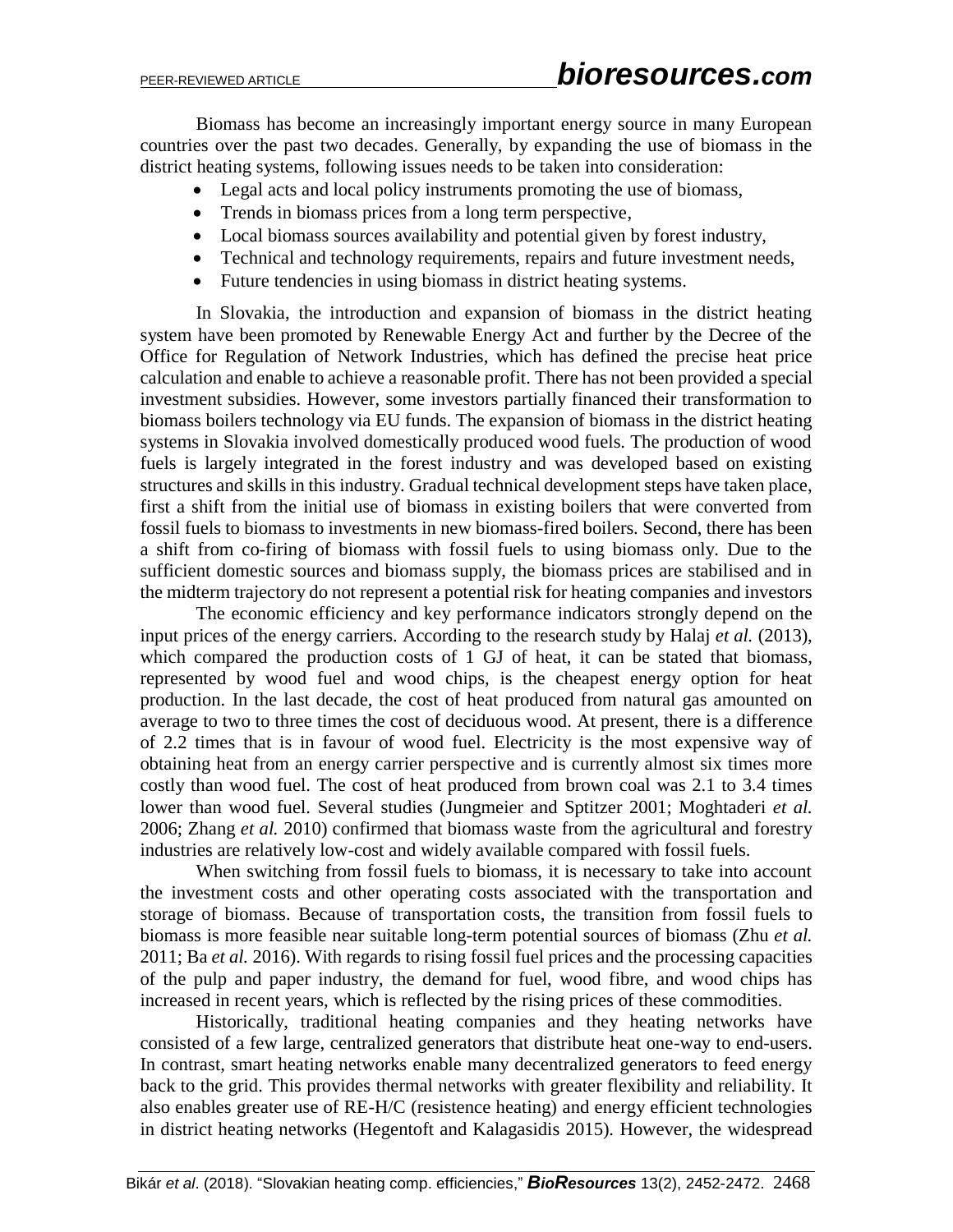deployment of smart district heating networks is prevented by numerous technical and market barriers, which policymakers and grid operators are just beginning to tackle, especially in Europe. Conventional district heating networks traditionally have supplied consumers using high- or medium-temperature heat in high-pressure systems. These systems typically are served only by biomass, combined heat and power, or fossil fuel boilers, and have hindered the widespread integration of low-temperature RE-H/C technologies, such as solar-heated water or advanced heat pumps (Rosa *et al.* 2012).

To address this technical barrier, district heating providers and energy planners are preparing to pilot low-temperature district heating grids. Because of their lower operating temperatures, such networks are much more efficient and can enable end-users to deliver low-temperature surplus heat from buildings back to the thermal grid. Low-temperature networks are expected to serve as the backbone of smart cities, which would increase the flexibility of communities to integrate RE-H/C and energy efficient technologies into buildings.

## **CONCLUSIONS**

- 1. The use of biomass for energy purposes is one way of eliminating energy dependence on fossil resources, improving the quality of the environment and ensuring rural development. The relatively new sector within agriculture can replace some of the fossil fuel used, whose inventory is constantly shrinking.
- 2. The present study found that the share of renewable energy as a portion of the primary energy sources has constantly increased. The growing biological diversity positively affects the stability of forests in Slovakia and therefore represents an assumption for a long-term wood source. The biomass is a renewable energy source with the highest technical potential in Slovakia and presently the second most useable energy source.
- 3. The results of this research revealed that the combustion of biomass increased the efficiency of heating companies. It was found that all of the selected key performance indicators for the heating companies with combined production reached noticeably higher values compared with the heating companies that only use natural gas as a primary source, and resulted in higher values for investors. The results show that Group A companies reached 5.8 times higher ROE value, a 1.4 times higher EBITDA/ REVENUES ratio, and a 2.2 times higher RETURN on REVENUES ratio then Group B companies.
- 4. Wood pellets, wood chips and other agglomerated wood products are currently the most economical way of converting biomass into fuel and are a fast-growing source of energy in Europe. They can be used for power production or directly for combustion in residential and commercial heating.
- 5. The introduction of biomass in the district heating sector in Slovakia was supported by the national energy policy and facilitated by the existing resources, skills and infrastructures in the forest industry that merged with those of the district heating systems.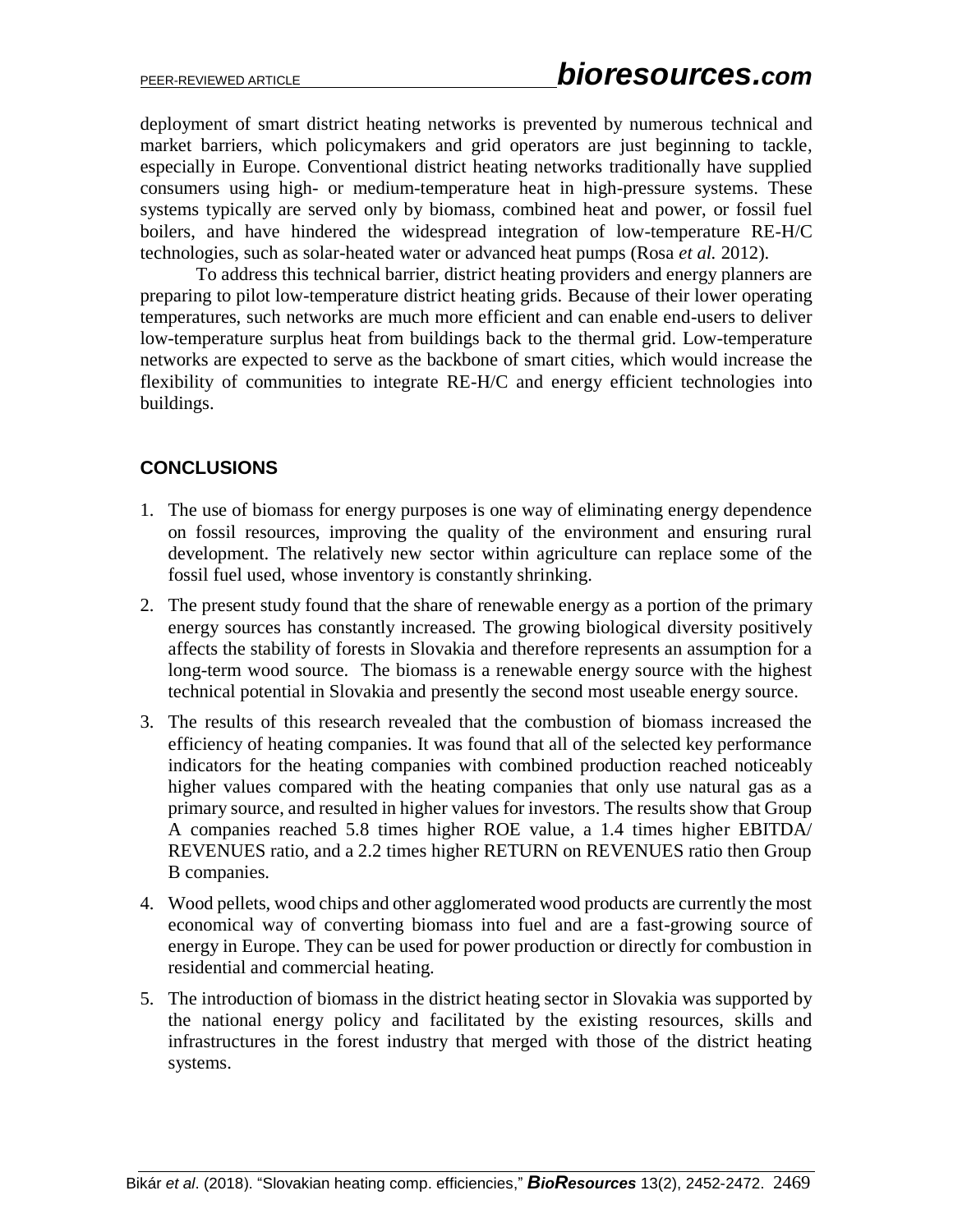## **ACKNOWLEDGMENTS**

The authors are grateful for the support of the Scientific Grant Agency of the Ministry of Education, Science, Research, and Sport of the Slovak Republic, and the Slovak Academy of Sciences (Grant Nos. 1/0007/16, 1/0010/17, 1/0934/16, Grant APVV-14-0506, APVV-16-0297, and APVV-16-05-90).

## **REFERENCES CITED**

- Ba, B. H., Prins, Ch., and Prodhon, C. (2016). "Models for optimization and performance evaluation of biomass supply chains: An operations research perspective," *Renewable Energy* 87(2), 977-989. DOI: 10.1016/j.renene.2015.07.045
- Balat, M., Acici, N. and Ersov, G. (2006). "Trends in the use of biomass as an energy source," *Energy Sources, Part B: Economics, Planning, and Policy* 1(4), 367-378. DOI: 10.1080/15567240500400705
- Demirbas, M. F., Balat, M., and Balat, H. (2009). "Potential contribution of biomass to the sustainable energy development," *Energy Conversion and Management* 50(7), 1746-1760. DOI: 10.1016/j.enconman.2009.03.013
- Dornburg, V., and Faaij, A. C. P. (2001). "Efficiency and economy of wood-fired biomass energy systems in relation to scale regarding heat and power generation using combustion and gasification technologies," *Biomass & Bioenergy* 21(2), 91- 108. DOI: 10.1016/S0961-9534(01)00030-7
- Duval, Y. (2001). "Environmental impact of modern biomass cogeneration in southeast Asia," *Biomass & Bioenergy.* 20(4), 287-295. DOI: 10.1016/S0961-9534(00)00087-8
- Ericsson, K., and Werner, S. (2016). "The introduction and expansion of biomass use in Swedish district heating systems," *Biomass & Bioenergy* 94, 57-65. DOI: 10.1016/j.biombioe.2016.08.011
- European Commission (2013). "A new EU forest strategy: For forests and the forestbased sector (SWD (2013) 343 final)," *Agriculture and Rural Development*, (http://ec.europa.eu/agriculture/forest/strategy/staff-working-doc\_en.pdf), Accessed 15 December 2015.
- Eurostat (2017a). *Agriculture, Forestry and Fishery Statistics 2016 Edition*, Publication Office of the European Union Publications, Luxembourg City, Luxembourg.
- Eurostat (2017b). "Forestry statistics," *Eurostat*, (http://ec.europa.eu/eurostat/statistics-7explained/index.php/Forestry\_statistics), Accessed on 15 September 2017.
- Fáber, A. (2012). *Atlas of Renewable Sources in Slovakia*, Energy Center Bratislava, Bratislava, Slovakia.
- Fan, L. W., Pan, S. J., Liu, G. Q., and Zhou, P. (2017). "Does energy efficiency affect financial performance? Evidence from Chinese energy-intensive firms," *Journal of Cleaner Production* 151, 53-59. DOI: 10.1016/j.jclepro.2017.03.044
- Halaj, D., Trenčiansky, M., and Balážová, E. (2013). *The Economic Efficiency of the Usage of Biomass for Energy Purposes*, Technical University of Zvolen Research Study, Zvolen, Slovakia.
- Hegentoft, C.-E., and Kalagasidis, A. S. (2015). "Effect smart solutions for district heating networks based on energy storage in buildings. Impact on indoor temperatures," *Energy Procedia.* 78, 2244-2249. DOI: 10.1016/j.egypro.2015.11.346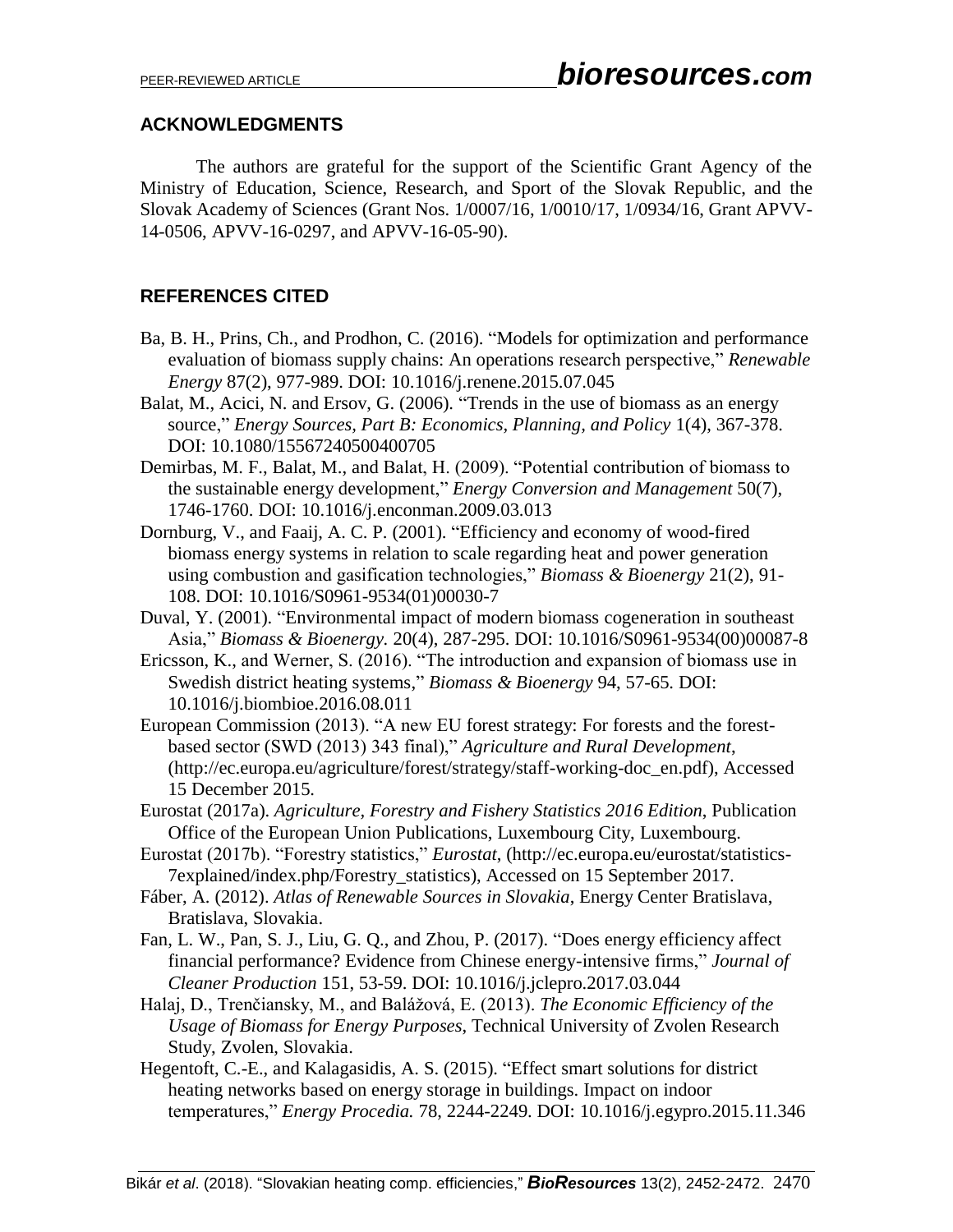- Jahirul, M. I., Rasul, M. G., Chowdhury, A. A., and Ashwath, N. (2012). "Biofuels Production through Biomass Pyrolysis —A technological Review," *Energies* 5(12), 4952-5001. DOI: 10.3390/en5124952
- Jungmeier, G., and Spitzer, J. (2001). "Greenhouse gas emissions of bioenergy from agriculture compared to fossil energy from heat and electricity supply," *Nutrient Cycling in Agroecosystems* 60(1-3), 267-273. DOI: 10.1023/A:1012651614688
- Khan, A. A., de Jong, W., Jansens, P. J., and Spliethoff, H. (2009). "Biomass combustion in fluidized bed boilers: Potential problems and remedies," *Fuel Processing Technology* 90 (1), 21-50. DOI: 10.1016/j.fuproc.2008.07.012
- Khodaei, H., Guzzomi, F., Yoeh, G. H., Regueiro, A., and Patiňo, D. (2017). "An experimental study into the effect of air staging distribution and position on emissions in a laboratory scale biomass combustor," *Energy* 118, 1243-1255*.* DOI: 10.1016/j.energy.2016.11.008
- Lou, B., Xiong, Y., Li, M., Ni, J., Wang, X., and Ma, K. (2016). "NOx emission model for the grate firing of biomass fuel," *BioResource*s 11(1), 634-650. DOI: 10.15376/biores.11.1.634-650
- Lund, P., Byrne, J. A., Berndes, G., and Vasolos, I. (2016). *Advances in Bioenergy: The Sustainability Challenge*, Wiley, Chichester, UK.
- Mígues, J. L., Morán, J. C., Granada, E., and Porteiro, J. (2012). "Review of technology in small-scale biomass combustion systems in the European market," *Renewable and Sustainable Energy Reviews* 16(6), 3867-3875. DOI: 10.1016/j.rser.2012.03.044
- Moghtaderi, B., Sheng, C., and Wall, T. F. (2006). "An overview of the Australian biomass resources and utilisation technologies," *BioResources* 1(1), 93-115. DOI: 10.15376/biores.1.1.93-115
- McKendry, P. (2002). "Energy production from biomass (Part 1): Overview of biomass," *Bioresource Technol.* 83(1), 37–46. DOI: 10.1016/S0960-8524(01)00118-3
- Musa, H., Musová, Z., and Debnárová, L. (2015). "Responsibility in the corporate governance framework and financial decision making process," *Procedia Economics and Finance* 23, 1023-1029. DOI: 10.1016/S2212-5671(15)00371-8
- Nunes, L. J. R, Matias, J. C. O, and Catalão, J. P. S. (2016). "Biomass combustion systems: A review on the physical and chemical properties of the ashes," *Renewable and Sustainable Energy Reviews,* 53, 235-242. DOI: 10.1016/j.rser.2015.08.053
- Proskurina, S., Sikkema, R., Heinimiö, and Vakkilainen, E. (2016). "Five years left How are the EU member states contributing to the 20% target for EU's renewable energy consumption; The role of woody biomass," *Biomass & Bioenergy* 95, 64-77. DOI: 10.1016/j.biombioe.2016.09.016
- Renewable Energy Policy Network (2016). *Renewables 2016 Global Status Report*, REN21, Paris, France.
- Riedl, E. J., and Srinivasan, S. (2010). "Signaling firm performance through financial statement presentation: An analysis using special items," *Contemp. Account. Res.*  27(1), 289-332. DOI: 10.1111/j.1911-3846.2010.01009.x
- Rosa, A. D., Boulter, R., Church, K., and Svendsen, S. (2012). "District heating (DH) network design and operation toward a system-wide methodology for optimizing renewable energy solutions (SMORES) in Canada: A case study," *Energy* 45(1), 960- 974. DOI: 10.1016/j.eenergy.2012.06.062
- Saidur, R., Abdelaziz, E.A., Demirbas, A., Hossain, M.S., Mekhilef, S. (2009). "A review of biomass as a fuel for boilers," *Renewable and Sustainable Energy Reviews* 15(5), 2262-2289. DOI: 10.1016/j.rser.2011.02.015